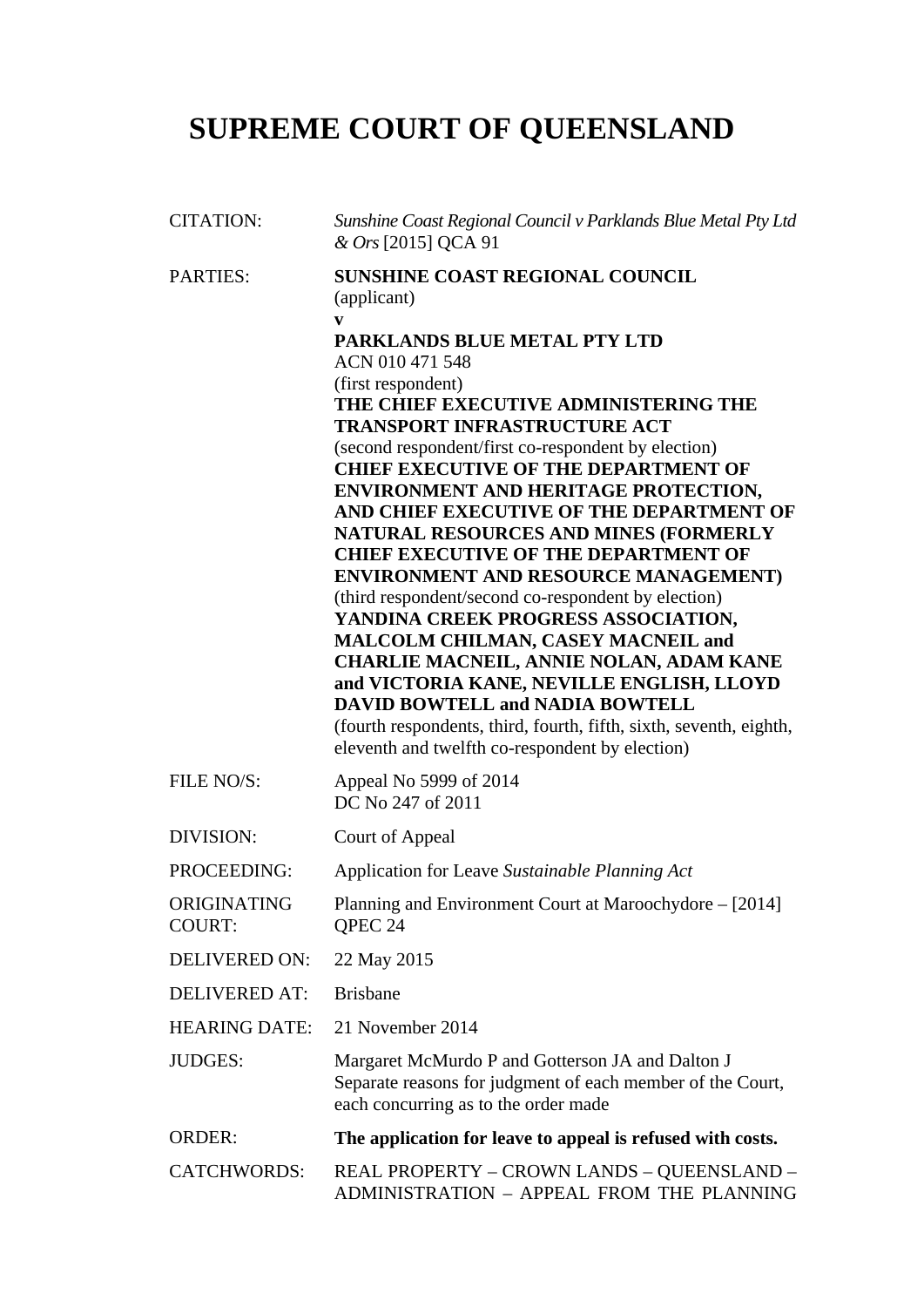|                    | AND ENVIRONMENT COURT - where the applicant refused<br>a development application made by the first respondent for<br>a hard rock quarry in Yandina – where the first respondent<br>successfully appealed to the Planning and Environment Court<br>and the development permits were granted with strict conditions<br>- where the proposed quarry was surrounded by mixed rural<br>and acreage living – where the applicant contends that the<br>primary judge erred in granting the application based on the<br>construction of the relevant planning documents and the<br>assessment of amenity impacts of the proposed quarry - whether<br>the primary judge erred |
|--------------------|----------------------------------------------------------------------------------------------------------------------------------------------------------------------------------------------------------------------------------------------------------------------------------------------------------------------------------------------------------------------------------------------------------------------------------------------------------------------------------------------------------------------------------------------------------------------------------------------------------------------------------------------------------------------|
|                    | Integrated Planning Act 1997 (Qld), s 3.5.5, s 4.1.52<br>Local Government Act 2009 (Qld), s 69<br>Sustainable Planning Act 2009 (Qld), s 244 s 498, s 802                                                                                                                                                                                                                                                                                                                                                                                                                                                                                                            |
|                    | Flannery v Halifax Estate Agencies Ltd [2000] 1 WLR 377;<br>[1999] EWCA Civ 811, cited<br>Intrafield Pty Ltd v Redland Shire Council (2001) 116<br>LGERA 350; [2001] QCA 116, cited<br>Mirage Resorts Holdings Pty Ltd v Brellen Pty Ltd [2003]<br>QCA 579, cited<br>Parklands Blue Metal Pty Ltd v Sunshine Coast Regional<br>Council & Ors [2014] QPELR 479; [2014] QPEC 24, related<br>Suncoast Quarries Pty Ltd v Council of the Shire of<br>Maroochy & Ors [1992] QPEC 72, cited                                                                                                                                                                                |
| <b>COUNSEL:</b>    | C Hughes QC, with A Skoien, for the applicant<br>M Hinson QC, with J Houston, for the respondents                                                                                                                                                                                                                                                                                                                                                                                                                                                                                                                                                                    |
| <b>SOLICITORS:</b> | <b>SCRC</b> Legal Services for the applicant<br>$P \& E$ Law for the respondents                                                                                                                                                                                                                                                                                                                                                                                                                                                                                                                                                                                     |

- [1] **MARGARET McMURDO P:** The Sunshine Coast Regional Council refused a development application made by Parklands Blue Metal Pty Ltd for a hard rock quarry on Yandina Creek Road, North Arm, Yandina. Parklands successfully appealed to the Planning and Environment Court and the judge adjourned the matter so that conditions consistent with the judge's reasons could be formulated and attached to the development permits. The Council has applied for leave to appeal from that decision under s 498 *Sustainable Planning Act* 2009 (Qld). To succeed it must demonstrate that the primary judge erred in law and also obtain leave to appeal from this Court. Both parties were content for this Court to consider the merits of the Council's proposed appeal in determining its application for leave to appeal.
- [2] The Council in its proposed grounds of appeal alleges the judge made errors of law:
	- in the construction and application of the relevant planning instruments;
	- in considering late and irrelevant issues and assertions not included in the Council's reasons for refusal of the development application;
	- in improperly using the joint expert reports;
	- in failing to deal with aviation issues;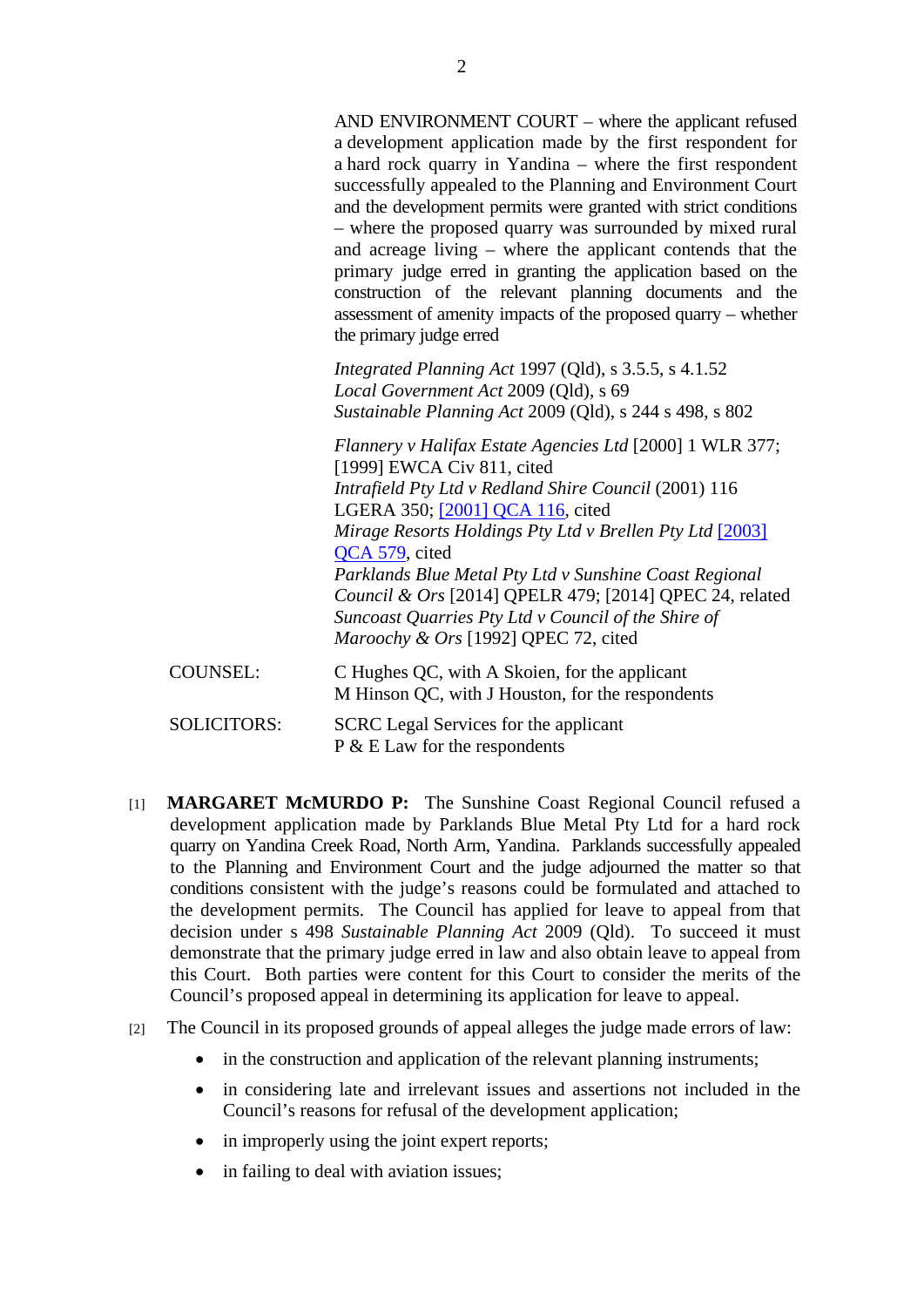- in not refusing the development application in the absence of Parklands' commitment to an upgrade of the haul route from the quarry;
- in assessing blasting impacts;
- in assessing need; and
- in failing to provide adequate reasons.
- [3] After setting out the background, I will discuss each of the Council's contentions in order, although some contentions overlap and can conveniently be dealt with together.

# **Background**

- [4] The following findings of the primary judge setting out the background to this matter are not in dispute.
- [5] The proposed quarry was to be developed on a 98.27 hectare site at 953 and 945 North Arm-Yandina Creek Road, Yandina,<sup>1</sup> with frontages to Pryor Road, McCords Road and North Arm-Yandina Creek Road. It included two conical hills rising approximately 80 metres above the surrounding plains. The land was undeveloped but for a single detached dwelling and outbuildings.<sup>2</sup> It was 19 kilometres from Yandina, 18 kilometres from Eumundi and 12 kilometres from Coolum by road. The immediately surrounding area was generally mixed rural and acreage living with houses on many properties. There has been ongoing rural residential growth and development within a two kilometre radius of the site from about 1992.<sup>3</sup>
- [6] The development application to the Council was impact assessable and there were 4979 submissions against the proposal, including 230 of the 310 residences within the two kilometre radius.<sup>4</sup> Some submitters joined the appeal. On 1 April 2011, the Queensland Department of Environment and Resource Management (DERM)<sup>5</sup> gave its approval, subject to extensive conditions to the Environmentally Relevant Activity (ERA) aspect of the development application, that is, to the extractive and screening activity associated with the proposed quarry.<sup>6</sup>
- [7] As part of the haul route to and from the proposed quarry intersected with and included a state controlled road, (the Yandina-Coolum Road), the Department of Transport and Main Roads (DTMR)<sup>7</sup> also provided conditions to be attached to any permit.<sup>8</sup>
- [8] Parklands amended its plans and shortly before the hearing in the Planning and Environment Court produced a proposed Activity Based Management Plan  $(ABMP).$ <sup>9</sup> This was stated to be a management tool for guiding environmental management at the proposed quarry, identifying potential environmental impacts and ways of managing, controlling and minimising them. The ABMP's principal objective was to address the provisions and requirements of the DERM permit conditions, including protecting the general amenity of the site and surrounds during

<sup>1</sup> *Parklands Blue Metal Pty Ltd v Sunshine Coast Regional Council & Ors* [2014] QPEC 24, [2].

Above, [3].

<sup>3</sup> Above, [4].

<sup>4</sup> Above, [220].

<sup>5</sup> DERM has since become the Department of Environment and Heritage Protection and Department of Natural Resources and Mines. It was both a concurrence and referral agency under the planning scheme.<br>  $P_{\text{cyl}}(A \cdot B)$  and  $P_{\text{cyl}}(A \cdot B)$  and  $P_{\text{cyl}}(A \cdot B)$  and  $P_{\text{cyl}}(A \cdot B)$  and  $P_{\text{cyl}}(A \cdot B)$  and  $P_{\text{cyl}}(A \cdot B$ 

*Parklands Blue Metal Pty Ltd v Sunshine Coast Regional Council & Ors* [2014] QPEC 24, [5].

The DTMR was a concurrence agency under the planning scheme.

<sup>&</sup>lt;sup>8</sup> *Parklands Blue Metal Pty Ltd v Sunshine Coast Regional Council & Ors* [2014] QPEC 24, [6].

Exhibit 8.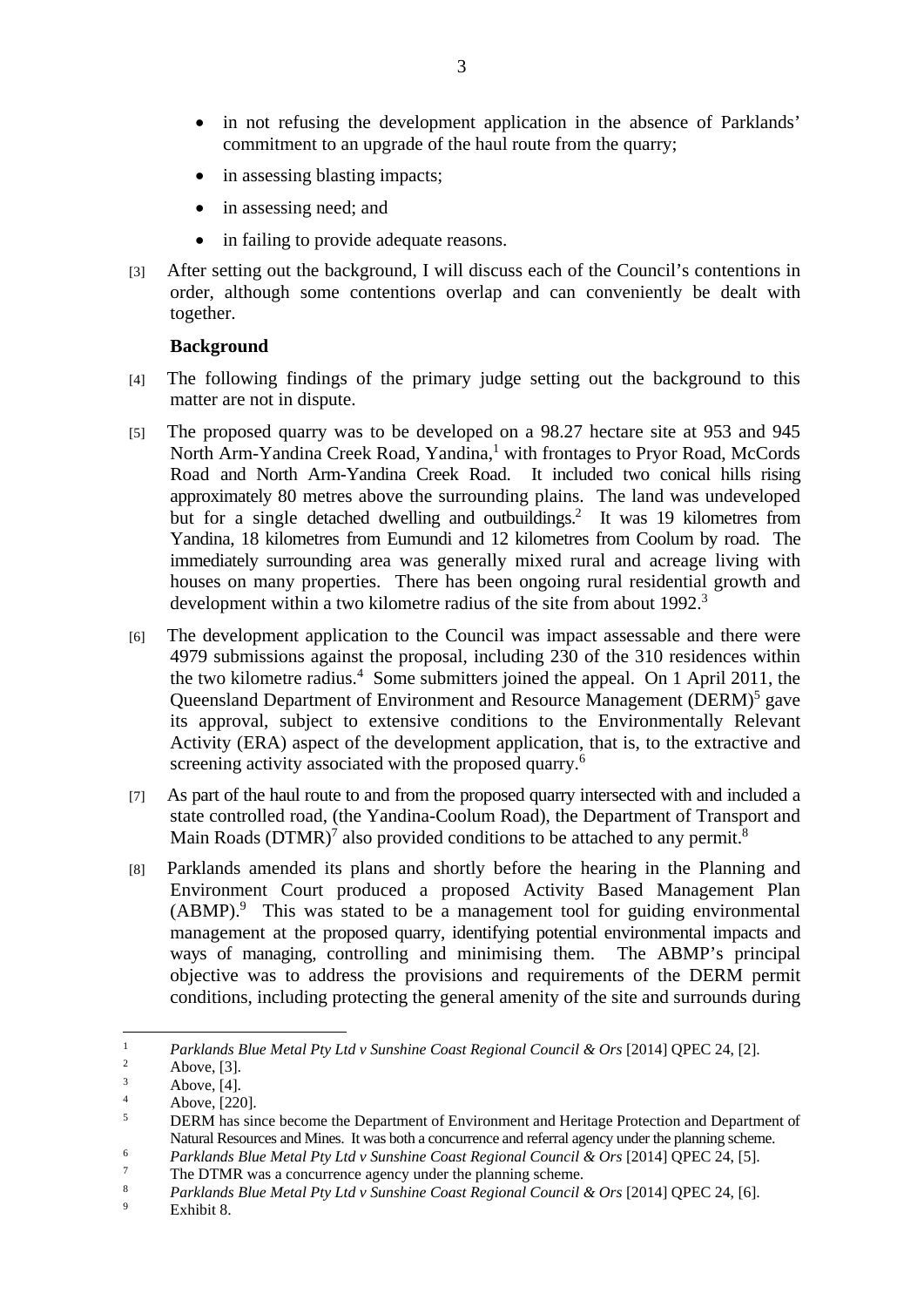and subsequent to extracting operations; protecting the acoustic environment and surrounding residences and minimising the likelihood of complaint; controlling blast emissions to protect amenity and the safety of premises in the vicinity of the proposed quarry; fostering good relationships and co-operation with the local community; and documenting and periodically reviewing and confirming the effectiveness of measures to safeguard the environment including the environmental amenity of residents closest to the proposed quarry.10

- [9] The proposed quarry was to have an output of 350,000 tonnes per year, with a maximum permitted output of  $500,000$  tonnes per year in times of peak demand.<sup>11</sup> It was to operate between 6.00 am and 6.00 pm Monday to Friday and 6.00 am to 6.00 pm Saturday. There was to be no production activity Monday to Friday between 6.00 am and 7.00 am and 5.00 pm and 6.00 pm. From 6.00 am to 7.00 am on Saturday there was to be no heavy vehicle activity and production was to be confined from 7.00 am to 12 noon. There was to be no onsite activity on public holidays or Sundays.<sup>12</sup> It was anticipated the quarry would employ about 10 permanent staff members. Material would be transported from the site by either 19 metre articulated vehicles or rigid trucks with dog trailers, with an average load of 50 tonnes generating a maximum 112 heavy vehicle trips a day, 56 of which would be loaded trucks.<sup>13</sup>
- [10] An access road was to be established along an easement which would connect with McCords Road. Quarry traffic would then proceed west before turning south along North Arm-Yandina Creek Road connecting to Yandina-Coolum Road via Toolborough Road.<sup>14</sup> The proposed quarry excavation would be limited to an area of about 27 hectares with much of Parklands' site left untouched.15 Excavation would be by the receding rim method as described in the draft ABMP. This would maintain a buffer between the open pit and the nearest sensitive receptors, keeping the eastern vegetated hillside as a screen.<sup>16</sup> The proposed quarry had estimated reserves of about 17 to 20 million tonnes and was expected to have a life of about 40 years.<sup>17</sup>
- [11] The Council owned and operated the Sunshine Coast Airport. A proposed new runway generally orientated east-west had been part of the Sunshine Coast Airport Master Plan since 2007. The airport was in the final stages of preparing for the new runway after 30 years of planning. This was a critical element in the Council's 2013 economic development strategy, the Queensland Aviation Strategy and the recently released Economic Direction Statement – Queensland Airports 2013-2023. The 2007 Master Plan set 2020 as the target for delivery of the new runway<sup>18</sup> which would be used for regular passenger transport.<sup>19</sup> The proposed quarry was located 5.5 nautical miles (13 kilometres) from the new runway threshold and was underneath the flight path of aircraft approaching and departing the new runway from and to the north-west.<sup>20</sup>

- Above, [14].
- $14$  Above, [15].

 $10<sup>10</sup>$ <sup>10</sup> *Parklands Blue Metal Pty Ltd v Sunshine Coast Regional Council & Ors* [2014] QPEC 24, [8].<br>
<sup>11</sup> Above, [11].

 $12$  Above, [13].

 $15$  Above, [16].

 $16$  Above, [17].

 $17$  Above, [18].

 $18$  Above, [124].

 $19$  Above, [125].

Above, [126].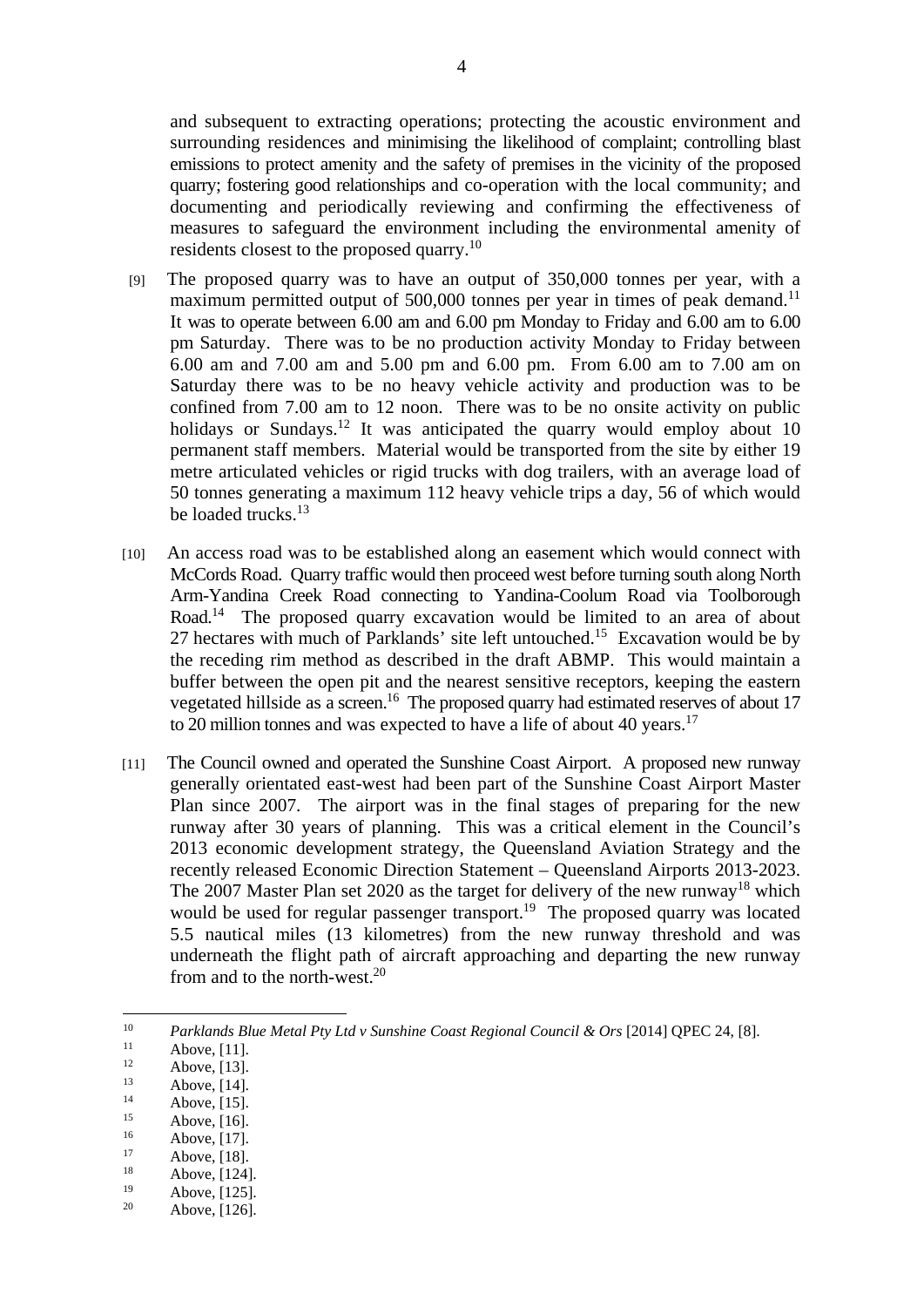#### **Construction and Application of Planning Instruments**

#### *The Planning Scheme*

- [12] As Parklands lodged its development application in June 2009, it was governed by the *Integrated Planning Act* 1997 (Old).<sup>21</sup>
- [13] It is common ground that Parklands' development application required the Council to undertake an impact assessment.<sup>22</sup> The Council was required to have regard to the relevant planning scheme, any other relevant local planning instruments, $^{23}$  and, if not identified in the planning scheme as being appropriately reflected, State Planning Policies.<sup>24</sup> The site of the proposed quarry was in the Yandina Creek Valley Planning Area (No. 24), General Rural Lands Precinct (No. 3).<sup>25</sup> Part of the site to the east was included in the Rural or Valued Habitat designation. A strip of land along the western boundary was included in the conservation designation.<sup>26</sup>
- [14] The relevant planning scheme is the Maroochy Plan 2000. Its Vol 1 deals with Administration and Assessment Requirements.<sup>27</sup> It divides the Maroochy Shire into Planning Areas which provide a link to the Strategic Plan through setting each area's context and role within the Shire.<sup>28</sup> Each Planning Area is further divided into Precincts which establish each locality's context and role within the Planning Area and the desired future local character.<sup>29</sup> Proposals for impact assessable development like the present will be determined in accordance with the Statements of Desired Local Character for the Planning Area and the Statements of Desired Precinct Character for the individual Precinct in which the development site is situated, set out in the Maroochy Plan, Vol  $3^{30}$  Proposals for impact assessable development will also be assessed against the Strategic Plan in Maroochy Plan, Vol 2. The detailed local planning provisions in Vol 3 are intended to be based upon and reflective of the general principles in the Strategic Plan. It is, however, the planning area provisions in Vol 3 which represent Council's specific planning intent for the relevant localities.<sup>31</sup> Where there is no indirect inconsistency between Vols 2 and 3, although Volume 3 constitutes the primary basis for assessment, all elements of the policy or intent in both volumes should be satisfied in order that development does not conflict with the planning scheme. If there is an inconsistency, statements in Vol 3 prevail over inconsistent statements in Vol 2. The provisions in Vol 2 are either broad strategic statements or statements of general principle, whereas Vol 3 provisions state specific and considered planning intents for identified localities.<sup>32</sup>
- [15] The Maroochy Plan, Vol 2, establishes the strategic policy to be considered in the assessment of impact assessable development. It includes Desired Environmental Outcomes, Strategic Implementation Measures and more detailed measures to address broad strategic issues. These are to be used as assessment criteria for

<sup>29</sup> Above, s 2.2(3), AB Vol 5, 1856.<br><sup>30</sup> Above 2.2(4), AB Vol 5, 1856.

 $31$  Above, s 2.2(5), AB Vol 5, 1856.<br>  $32$  Above s 2.2(6), AB Vol 5, 1856.

 $21\,$ <sup>21</sup> Sustainable Planning Act 2009 (Qld) s 802.<br>
<sup>22</sup> *Integrated Planning Act* s 3.5.5.<br>
<sup>23</sup> Above, s 3.5.5(2)(b).<br>
<sup>25</sup> Above, s 3.5.5(2)(c)(i).

<sup>&</sup>lt;sup>25</sup> AB, Vol 8, 3000 and 3001.

<sup>26</sup> AB, Vol 8, 2990 - 3000.

<sup>&</sup>lt;sup>27</sup> AB, Vol 5, 1849.

<sup>&</sup>lt;sup>28</sup> Maroochy Plan, Vol 1, s 2.2(1) and (2), AB Vol 5, 1856.<br><sup>29</sup> Above 2.2(2), AB Vol 5, 1856.

<sup>&</sup>lt;sup>30</sup> Above, s 2.2(4), AB Vol 5, 1856.<br><sup>31</sup> Above s 2.2(5), AB Vol 5, 1856.

<sup>32</sup> Above, s 2.2(6), AB Vol 5, 1856.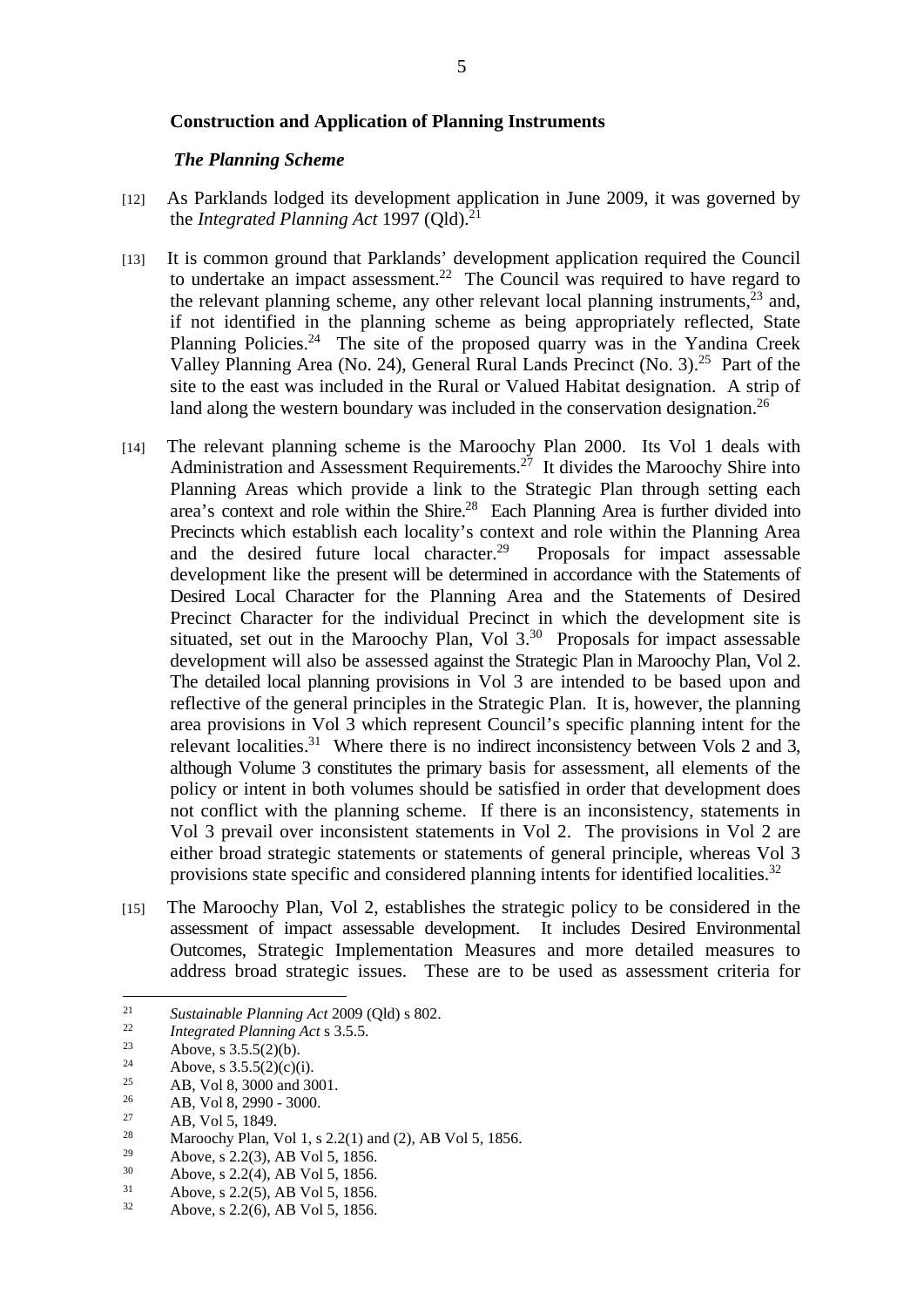applications for impact assessable development as determined by the Tables of Development Assessment contained in Vols 1 and 5 of the Planning Scheme.<sup>33</sup>

- [16] Mining and Extractive Industry is dealt with in Vol 2, s 17. Extractive industries are generally assessable development in the planning scheme and require development approval.34 The key issues dictating the planning strategy relating to the protection and extraction of minerals and extractive material include the adequate supply of all types of quarry rock; the need for adequate planning protection from extractive material and major haul routes because of the increasing demand for materials due to the high population growth in the Shire and south-east Queensland; considerations of land use, environmental and aesthetic impacts, the transportation of extractive materials and the impact of proposed extractive industry on existing or proposed development; and the potential alienating effects on extractive resources of operations of incompatible developments on or near resources or associated haul routes.<sup>35</sup> The mining and extractive industry strategy is that all known significant deposits of sought after extractive resources considered appropriate for extraction (subject to appropriate controls) be identified on the strategic plan map. Possible haul routes can then be identified, land use decisions made for adjoining areas and adequate buffer zones provided around the resources.<sup>36</sup> The strategy also includes determining appropriate environmental aesthetic and operational controls to limit the impacts of the industry on surrounding communities and environment, and minimising conflict by ensuring compatible development in the vicinity of the mining and extracted material deposits and probable haul routes.37
- [17] The areas shown as Extractive Industry Resources will be protected from incompatible uses so that they may be utilised for existing or future extraction. Land uses which threaten the viability of these deposits or the effective functioning of designated haul routes are unlikely to be supported. Encroaching urban development of any density represents a significant threat to these areas.<sup>38</sup>
- [18] The Maroochy Plan emphasises the maintenance of a high standard of environmental amenity. Extractive industry by its very character has the potential to destroy natural features of the Shire and to degrade ecological systems. This concern must be balanced against community need for extractive material. Appropriate management at the establishment and during the life of the use will be required to ensure any potential impacts are minimised.<sup>39</sup> Extractive industry resources should be used where this is justified and it is demonstrated that extraction and haulage would have minimal detrimental impact.<sup>40</sup>
- [19] The Maroochy Plan seeks to protect cane lands within the Yandina Creek Valley for commercial rural production with the steeper lands of the Ninderry Range accommodating environmentally sensitive and sustainable rural residential use and State Forest activities and business and industry land within the Yandina Creek Valley to provide local economic and employment opportunities.<sup>41</sup> This is to be

- $38$  Above, s 17.4.1.
- <sup>39</sup> Above, s 17.5.2, AB Vol 5, 1944.
- 40 Above, s 17.5.5, AB Vol 5, 1945.
- Above, Vol 3, s 3.24.2(1), AB Vol 5, 1962.

 $33$  $\frac{33}{14}$  Maroochy Plan, Vol 2, s 1, p3, AB Vol 5, 1925.

 $3^3$  Above, s 17.1, AB Vol 5, 1943.

Above.

 $36$  Above, s 17.3.1.

 $37$  Above, s 17.3.2.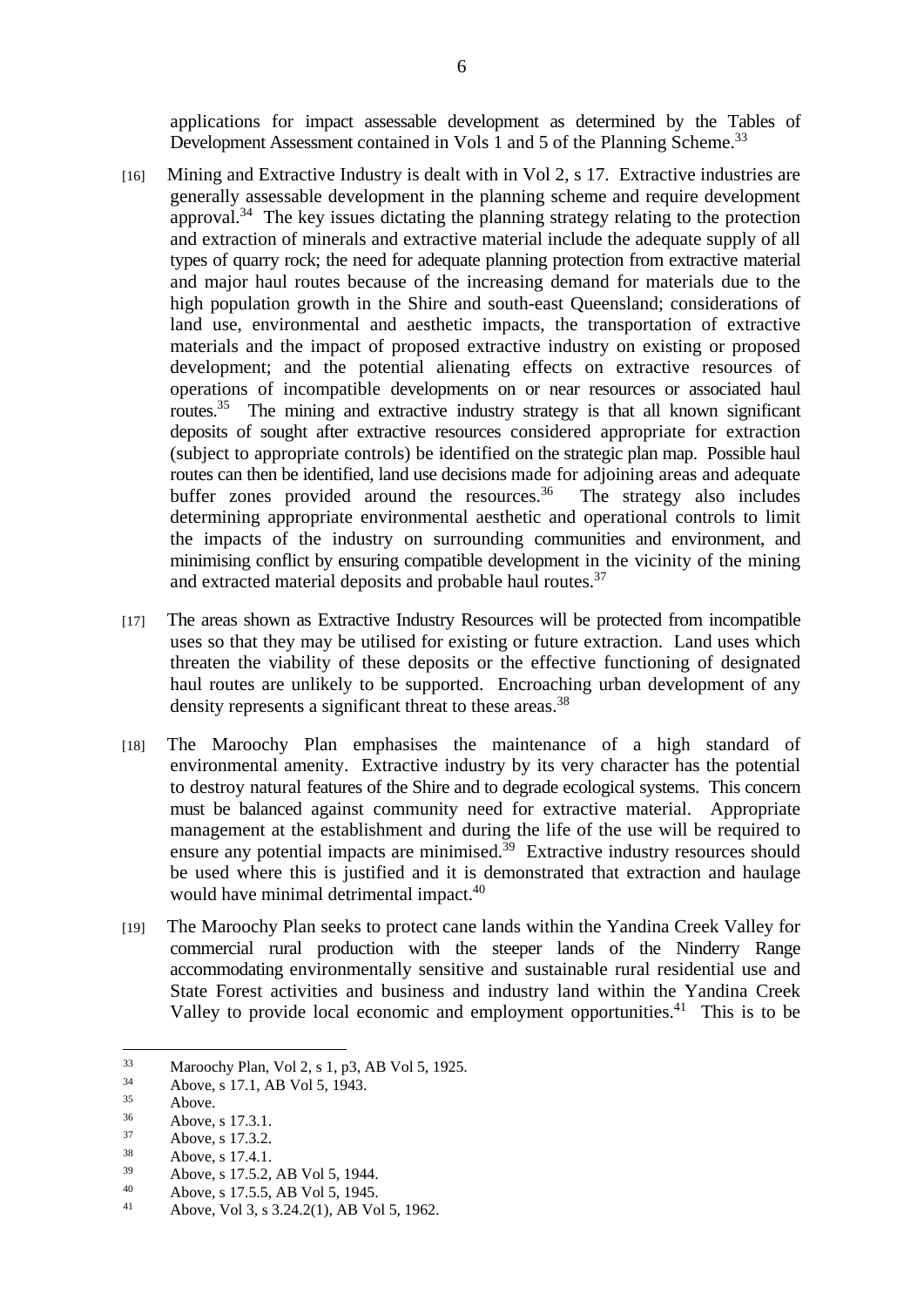achieved by generally preventing the fragmentation or alienation of good quality agricultural land. It does, however, envisage the extraction of sand and gravel which is to be carried out in accordance with best management practices, including effective rehabilitation of disturbed areas. $42$  The statements of desired precinct character for the site include an intent that extractive industry activities are allowed where the workings are proven to be commercially and environmentally suitable for exploitation and is carried out in accordance with an approved program of works and restoration. In assessing any application for development, particular consideration will be given to the measures to be used to limit adverse environmental impacts to acceptable levels.<sup>43</sup> Preferred and acceptable uses for extractive industry may also be an acceptable use of land in this precinct where a community benefit and acceptable environmental impacts can be demonstrated by the proponent to Council's satisfaction.<sup>44</sup>

- [20] The Maroochy Plan, Vol 4, contains the Planning Scheme Codes including Codes for Industrial Development and  $Use<sup>45</sup>$  which in turn includes the pertinent Code for Extractive Industry<sup>46</sup> the purpose of which is to achieve two outcomes. The first is that extractive industry operations occur where the overall community benefits of winning an available resource are not overridden by adverse environmental or amenity impacts. $47$  The second is to protect extractive industry operations from the intrusion of sensitive or otherwise incompatible surrounding development.<sup>48</sup>
- [21] The relevant State Planning Policy deals with Protection of Extractive Resources.<sup>49</sup> Its Explanatory Statement provides that extractive resources including quarry rock are essential for building homes, hospitals, schools, factories and infrastructure. The main markets are urban communities experiencing high and sustained population growth. This finite resource is determined by geological conditions. It needs to be accessed where it naturally occurs and be close to markets. This can result in conflict between extractive industry and other incompatible land uses such as residential uses that have the potential to sterilize the availability of the extractive resource. The policy identifies extractive resources of State or regional significance where extractive industry development is appropriate in principle and aims to protect those resources from developments that might prevent or severely constrain current or future extraction when the need for the resource arises. As far as practicable, development should be compatible with existing or future extractive industry. There are acceptable circumstances where this outcome might not be achieved, namely where there are existing development commitments or an overriding public interest for another use of the land. $50$
- [22] The Policy will influence land use, planning and development decisions and help shape local government planning schemes. Development applications for new extractive industries will be subject to the normal assessment process which will include not only this Policy but also detailed consideration of the relevant environmental, amenity and traffic policies and the requirements in the applicable local government

 $42$ 42 Above, s 3.24.2(3)(b), AB Vol 5, 1962.

<sup>43</sup> Above, s 3.24.4(3) *Intent*.<br>
44 Above, s 3.24.4(3) *Preferred and Acceptable Uses*.<br>
45 Above, Vol 4, 56 AB, Vol. 51.

<sup>46</sup> Above, Vol 4, s 6.3, AB, Vol 5, 2033.

<sup>47</sup> Above, Vol 3, s 6.3(a), AB Vol 5, 2033.

<sup>48</sup> Above, Vol 3, s 6.3(b), AB Vol 5, 2033.

<sup>49</sup> State Planning Policy 2/07, AB Vol 6, 2291.

<sup>50</sup> *Explanatory Statement*, AB Vol 6, 2294.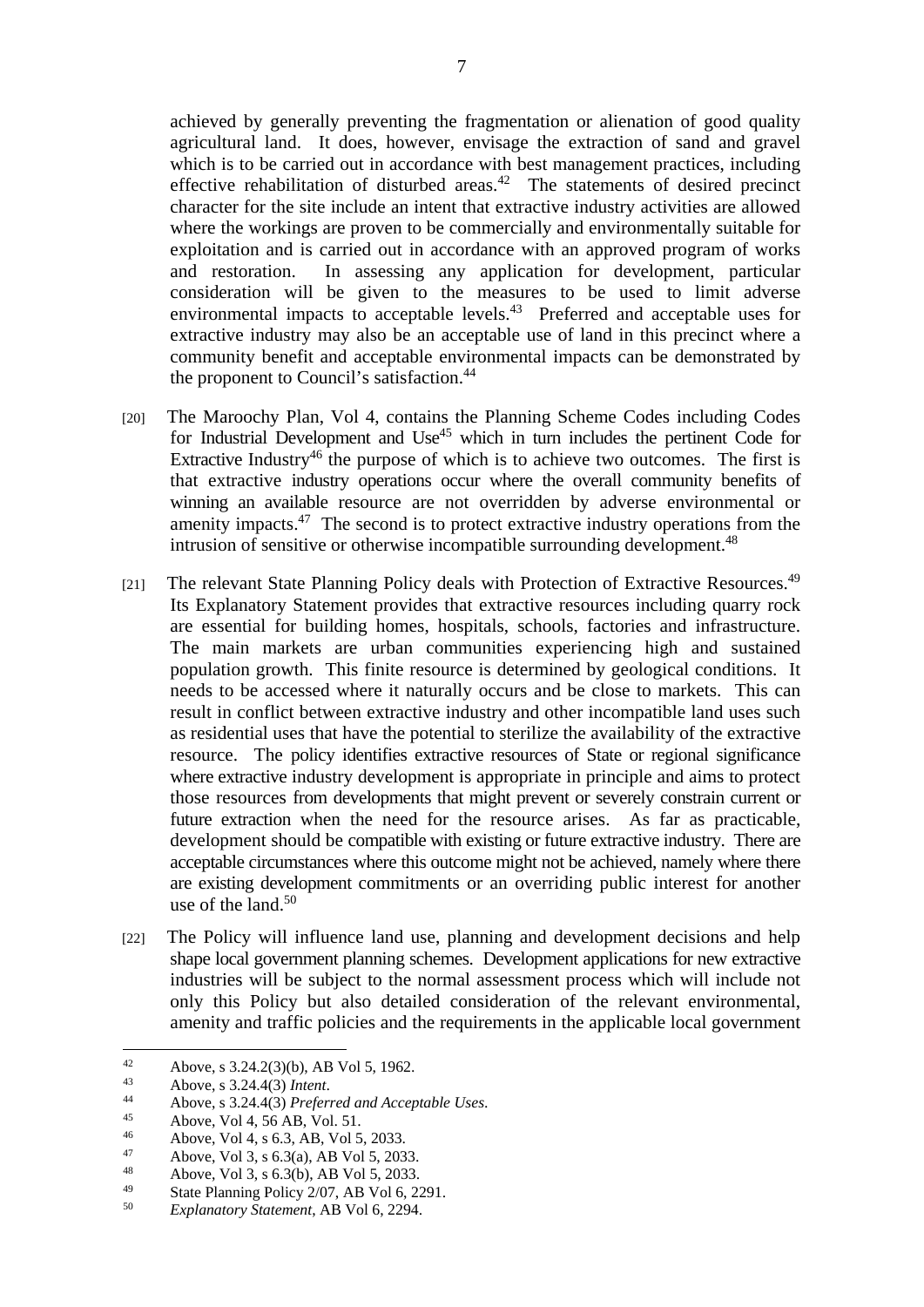planning scheme and other relevant considerations. Submissions made on development applications must be considered in the assessment. The Policy does not guarantee that a particular development application for an extractive industry will be approved. Of the 100 Key Resource Areas (KRAs) listed by the Policy, 90 already have current extractive industry development approvals and the Policy can be used to protect these KRAs from incompatible development where such development is not already committed.<sup>51</sup>

#### *The Council's contentions*

- [23] The Council contends that the primary judge erred in finding that the use of the proposed quarry site for extractive industry had been supported by relevant planning controls for more than 30 years<sup>52</sup> and that the present planning strategy for this site is to preserve the resource and permit its extraction subject to appropriate management of impacts.<sup>53</sup> The planning documents, the Council contends, do no more than recognise the existence of the quarry rock on this site and the need to preserve its potential for future quarrying. His Honour's starting position was that the quarry should be approved and that his role was to impose conditions to manage its impacts. The judge should have asked whether the development application should be approved at all, having regard to the planning scheme; the evidence of the low level of public and community need; and the evidence of the detrimental impacts of the proposal. This fundamental error has permeated all his Honour's subsequent reasoning.
- [24] The Council submits that the primary judge erred in stating:
	- "[29] The use of the subject site for extractive industry has been supported by relevant planning controls for more than 30 years, including:
		- (a) designation as extractive industry in the 1985 Strategic Plan;
		- (b) designation as extractive industry in the 1996 Strategic Plan;
		- (c) designation as extractive industry under all versions of the Planning Scheme;
		- (d) designation as a Key Resource Area (KRA) under State Planning Policy 2/07 – Protection of Extractive Resources;
		- (e) designation as extractive industry under all versions of the SEQRP; $54$
		- (f) designation as extractive industry under the Council's Draft Planning Scheme."
- [25] The judge misconstrued the planning scheme in that he was satisfied that the conditions to be imposed in relation to "hard" elements of amenity impact (noise, dust, blasting, truck movements and environmental issues and visual amenity) are appropriately and acceptably minimised and limited the impacts on amenity by "having regard to the long term planning support for a hard rock quarry at this

 $51$  Above, AB, Vol 6, 2295.

<sup>&</sup>lt;sup>52</sup> *Parklands Blue Metal Pty Ltd v Sunshine Coast Regional Council & Ors* [2014] QPEC 24, [29] and [240].<br>
<sup>53</sup> Above, [277].<br>
<sup>54</sup> The South East Queensland Begional Plan (SEOPP) 2000-2021.

The South-East Queensland Regional Plan (SEQRP) 2009-2031.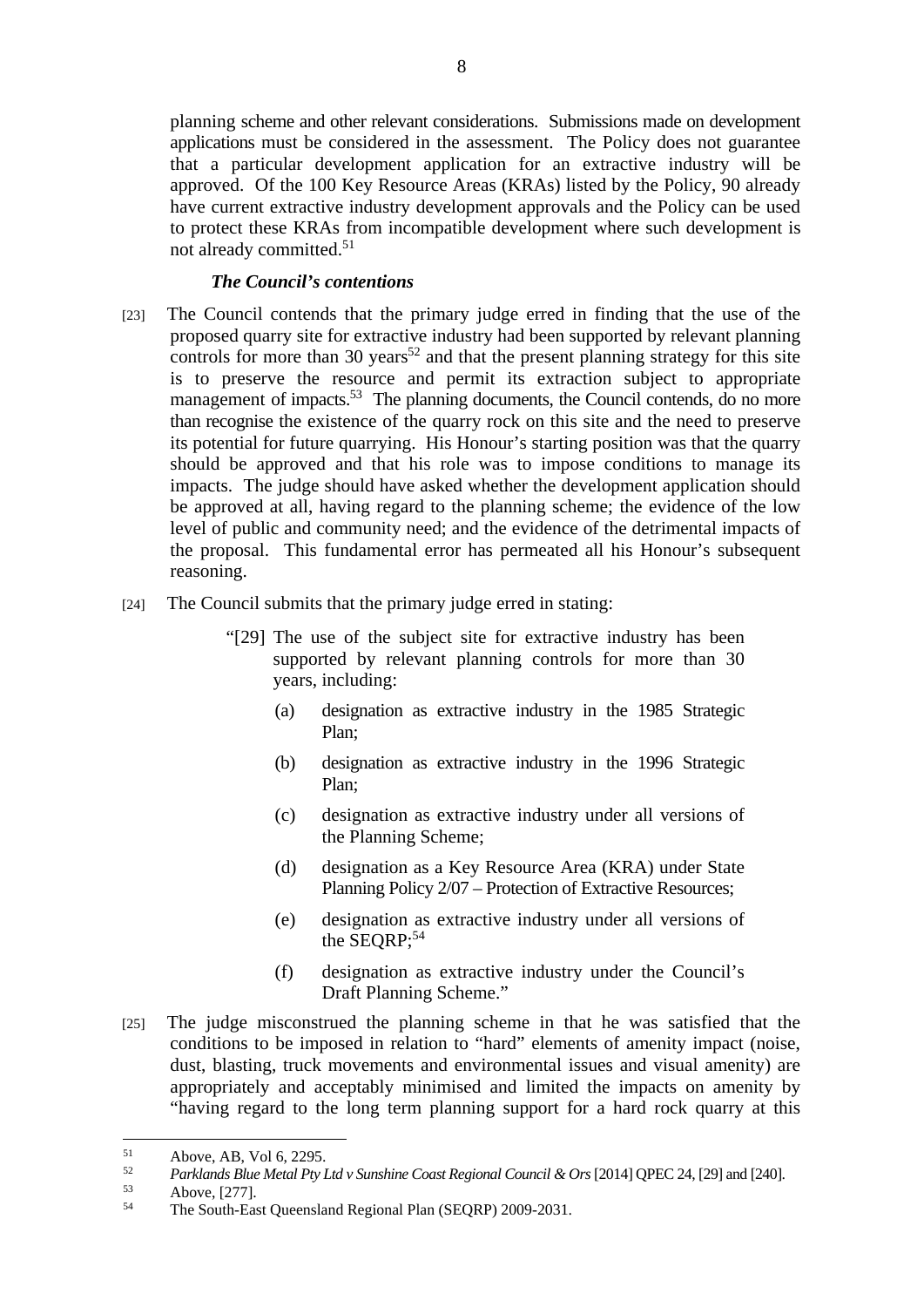site."55 The designation under a strategic plan, the Council contends, did not give rise to any entitlement to use the land for a quarry; the site was zoned rural under successive planning schemes and was not designated as extractive industry; and designation as a KRA did not entitle the quarrying of the resource without a development application. The judge erred in taking into account "the designations of the site over many years" as a proposed quarry.56

#### *Conclusion as to these contentions*

- [26] The primary judge's careful reasons extend over 88 pages and include an accurate summary of the relevant legislative framework,<sup>57</sup> aspects of the pertinent State Planning Policy,<sup>58</sup> and of the Maroochy Plan.<sup>59</sup> It is true that his Honour did refer to the support given to the subject site being used for extractive industry in relevant planning controls for more than 30 years; $60$  to a 1992 decision<sup>61</sup> of this Court allowing an appeal in relation to the proposed site and approving an application to rezone it for extractive industry; $62$  and to the present planning strategy for the site being to preserve the resource and permit its extraction subject to appropriate management of impacts.<sup>63</sup> But that does not mean the judge commenced his deliberations by considering Parklands had an entitlement to use the land to quarry resources. These were legitimate matters for his Honour to refer to as part of the planning context for this development application. His Honour also referred to the extraordinarily stringent conditions to be imposed on Parklands and to the detrimental community impact of the proposed quarry and the haul route on residents.<sup>64</sup> His Honour considered and made relevant findings of fact on ecology issues; $65$  air quality; $66$ blasting (discussed in more detail below);<sup>67</sup> traffic;<sup>68</sup> aviation issues (discussed in more detail below);<sup>69</sup> noise<sup>70</sup>; quarry operations and products;<sup>71</sup> visual amenity;<sup>72</sup> and need (discussed in more detail below).<sup>73</sup> His Honour then related all these findings to the relevant planning issues<sup>74</sup> and concluded that Parklands had persuaded him that the development application, conditioned in accordance with the judge's reasons was not in conflict with the Maroochy Plan.<sup>75</sup>
- [27] When the judge's comprehensive reasons are considered as a whole, it is clear his Honour identified all relevant planning provisions and key planning concepts and fully apprehended that the important planning concepts including the balancing up

 $55$  Above, [277].

 $56$  Above, [231].

<sup>57</sup>*Parklands Blue Metal Pty Lt v Sunshine Coast Regional Council & Ors* [2014] QPEC 24, [19] – [25]. 58 Above, [32] – [39].

 $59$  Above,  $[40] - [55]$ .<br>  $60$  Above [20] and [22]

 $60$  Above, [29] and [277].

<sup>&</sup>lt;sup>61</sup><br>
<sup>61</sup> Suncoast Quarries Pty Ltd v Council of the Shire of Maroochy & Ors [1992] QPEC 72.<br> *Parklands Blue Metal Pty Ltd v Sunshine Coast Regional Council & Ors* [2014] QPEC 24, [30].<br>
Above, [277].

 $64$  Above, [277].

<sup>&</sup>lt;sup>65</sup> Above, [62] – [68].

 $66$  Above, [69] – [83].

 $67$  Above,  $[84] - [100]$ .

Above,  $[101] - [115]$ .

 $69$  Above, [116] – [140].

 $70$  Above, [141] – [156].

 $\frac{71}{72}$  Above, [157] – [195].

 $\frac{72}{73}$  Above, [196] – [240].

 $7^3$  Above,  $[241] - [269]$ .<br>  $7^4$  Above [270 [270]  $7^{\frac{74}{5}}$  Above, [270 – [279].

Above, [280].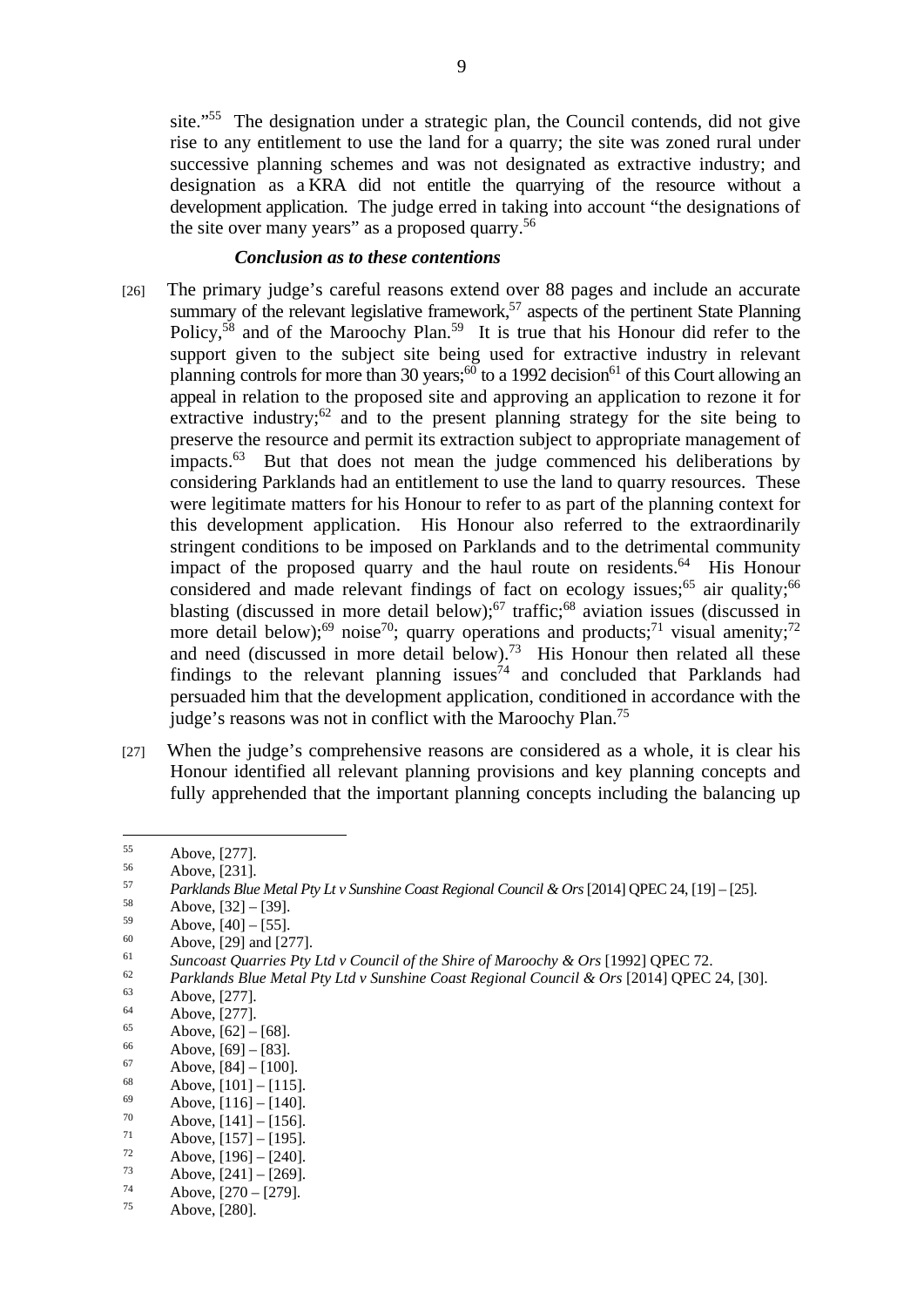of the maintenance of a high standard of environmental amenity against community need for extracted industry on the proposed quarry site.<sup>76</sup> His Honour did not commence his reasoning from the starting position that the proposed quarry should be approved because of the site's planning history. The judge considered whether the development application should be approved in light of the relevant planning policy and evidence before him. This contention is not made out.

# **Late issues and late assertions**

# *The Council's contentions*

- [28] The Council contends that the primary judge erred in referring to the Council raising issues at a late stage.<sup>77</sup> As the appeal to the Planning and Environment Court was a hearing anew,78 his Honour's decision was unfettered by the Council's original reasons and decision so that it was irrelevant whether the Council raised these for the first time in the appeal. All the issues were legitimately before the court below in accordance with the *Planning and Environment Court Rules* 2010 (Qld) and had been raised by the Council many months before the final hearing.
- [29] The Council particularly emphasised that the judge wrongly identified the evidence of its quarry expert and the only geologist to give evidence, Mr Rod Huntley, as being raised for the first time in the joint expert report dated 26 June 2013.<sup>79</sup>
- [30] Parklands, the Council contends, should have identified the aviation issue in its ABMP in support of its development application because this was clearly an issue under the relevant planning documents. The proposed quarry was within the airport overlay within the planning scheme.<sup>80</sup> The onus was on Parklands, not the Council, to establish that the problems arising out of the aviation issue were met.
- [31] Contrary to the judge's view, Council raised the issue as to the upgrade and maintenance of the haul route roads many months before the court hearing.<sup>81</sup> Further, the Council emphasised, the fact that it did not raise need as a reason for refusal in its decision notice was irrelevant.<sup>82</sup> It was also irrelevant that it did not raise in its reasons for refusal the fact that, while a quarry may have been appropriate at the site in 1992, it was now no longer viable given the subsequent extensive residential encroachment.83
- [32] These errors, the Council contends, infected his Honour's entire assessment of the evidence and his ultimate conclusion. They amount to an error of law warranting the granting of leave and the allowing of the appeal.

# *Conclusion as to these contentions*

 $\overline{a}$  $\frac{76}{77}$  Above, [43] and [271].

<sup>77</sup> *Parklands Blue Metal Pty Ltd v Sunshine Coast Regional Council & Ors* [2014] QPEC 24, [115],

<sup>[116], [157], [162], [167]</sup> and [174]. 78 *Integrated Planning Act* s 4.1.52(1). 79 Joint Expert Report Quarry Products and Quarry Operation, 1, AB, Vol 7, 2693 – 2705, especially

<sup>[29]</sup> and [54].<br>
Maroochy Plan 2000, Vol 4 Reg Map 1.8 (1 of 7), AB, Vol 5 2023.<br>
See AB, Vol 1.26 and AB, Vol 10, 4103.

<sup>&</sup>lt;sup>81</sup> See AB, Vol 1, 26 and AB, Vol 10, 4103.

<sup>82</sup> *Parklands Blue Metal Pty Ltd v Sunshine Coast Regional Council & Ors* [2014] QPEC 24, [246]. 83 Above, [27].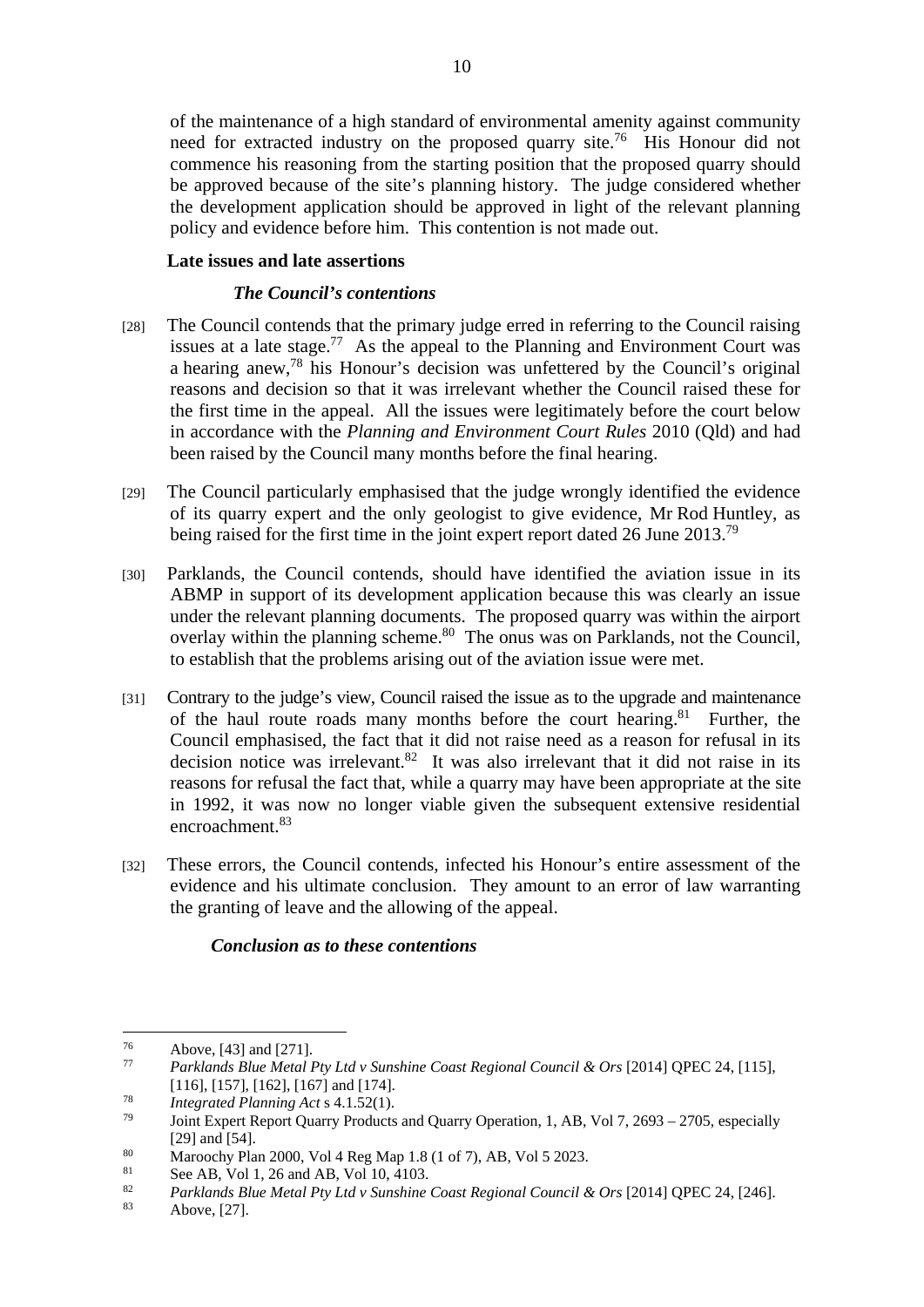- [33] The reasons of the experienced primary judge explicitly demonstrate that his Honour was conscious of the fact that this was an appeal by way of the re-hearing.<sup>84</sup> But this did not preclude his Honour from considering the Council's reasons for refusing Parklands' development application as a starting point in identifying the issues in the appeal.85 His Honour appropriately acknowledged that, in appeals of this nature, issues change and expand.<sup>86</sup> The judge accurately set out the issues in the appeal and then discussed each issue raised by the parties, making reasoned findings and relevant conclusions on each issue.87
- [34] Many of the Council's contentions in its written outline concern his Honour's findings of fact and are therefore irrelevant to this application. I am unpersuaded that any of the judge's references to the late raising of issues by the Council and its experts amounted to an error of law. His Honour was entitled to consider that the Council should be a model litigant in this area of law, expected to identify the real issues in a development application of this kind at an early stage with a view to saving costs and court time. The only opportunity the judge had to publicly highlight this shortcoming was in his judgment. There is, however, nothing in his Honour's reasons to indicate that the judge's disappointment at the late raising of these issues played a part in his Honour's decision to approve the development application, with stringent conditions, after considering the relevant evidence and planning documents. His Honour made plain that he understood Parklands carried the onus in the appeal.88 In assessing the evidence of the Council's expert, Mr Huntley, his Honour was entitled to take into account that Mr Huntley's opposition to the proposed quarry had become much more entrenched since he signed the joint expert report on 26 June 2013.<sup>89</sup> He was also entitled to find that Mr Huntley's unfavourable comparison of Parklands' proposed quarry to a proposed quarry at Gympie was tainted by his role as a consultant to the developer of the proposed Gympie quarry which Mr Huntley did not disclose until he gave evidence in the appeal below.<sup>90</sup>
- [35] The Council's asserted errors are not made out and did not contaminate his Honour's assessment of the evidence and ultimate conclusion.

# **The judge's use of the joint expert reports and failure to deal with aviation issues**

# *The Council's contentions*

- [36] The Council emphasises that the proposed quarry sits directly under the fly path for the final approach and departure path for the proposed new Sunshine Coast airport runway. It contends that the primary judge misconstrued points of agreement in joint expert reports and failed to consider qualifications to opinions expressed by experts in those reports.
- [37] It principally relied on the judge's reference to the aviation experts agreeing that "an acceptable level of aviation safety could be provided if there was positive control of

<sup>84</sup> Above, [20].

 $85$  Above, [58].

 $86$  Above, [57] – [61].

 $87$  Above, [62] – [279].

 $88$  Above, [20].

 $AB, 2693.$ 

Above, [166].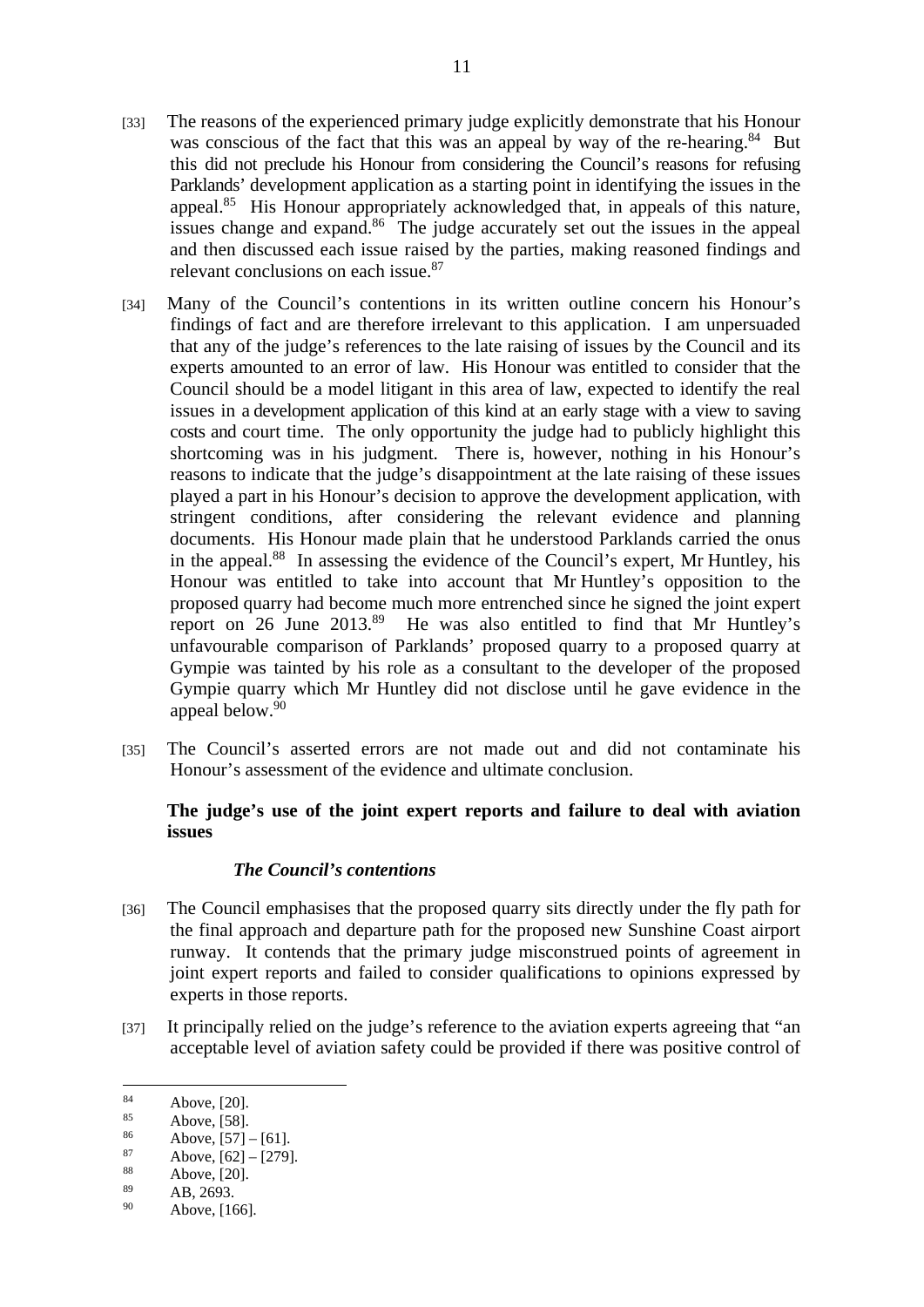the blasting activity." This failed to acknowledge that the agreement was based on the implementation of appropriate safety precautions, including positive control of blasting and management of air space. The experts envisaged delegating the issue of aviation safety but there was no agreement between the experts about how to do that. Nor did the experts agree on the nature and extent of interference with operational efficiency of the quarry to achieve aircraft safety. The judge failed to consider the experts' statements qualifying their points of agreement about aircraft safety. His Honour wrongly stated that the Council's aviation experts had agreed upon a protocol to produce an acceptable level of aviation safety when its experts only agreed in a definition for an exclusion area in which such a protocol would apply; they expressly did not agree as to the contents of the protocol. The judge ignored the expert evidence about actual or potential impacts on operational efficiency of aircraft arising from the operation of the proposed quarry. Instead, his Honour found assistance from Parklands' analysis based only on part of the forecast air traffic for the Sunshine Coast airport and which was unsupported by expert evidence.

- [38] In relying on the points of agreement in the joint expert report in this way, the Council contends that the judge failed to undertake an assessment of the proposed quarry against the objectives of the planning scheme and the airport's State Planning Policy.
- [39] The Council further contends that the judge wrongly considered that the aviation experts agreed that appropriate management of airspace could be achieved; they agreed only that its management would need to avoid safety impacts. The judge did not satisfy himself that the proposed quarry would appropriately manage the airspace and instead improperly delegated that issue to another entity or entities over which the court had no control. It was the judge's duty to deal with, not delegate, safety issues.
- [40] Nor did the judge consider whether management of safety issues will or may constrain airport operations. The judge failed to deal with the dispute between the experts as to operational efficiency of the airport. The aviation experts' joint report<sup>91</sup> made clear the experts' many areas of disagreement.<sup>92</sup> In determining these issues the primary judge did not take into account the provisions of the Airport Code or the Aviation State Planning Policy. While the judge had power to impose conditions on the approval of the development application, the Civil Aviation Safety Authority (CASA) had no jurisdiction over the quarry. It was for the judge to determine whether the approval of the development application would have unacceptable impacts on aviation safety and airport proficiency and not to delegate it.

# *Conclusion on this contention*

[41] Again, many of the Council's complaints are alleged errors of fact rather than law and therefore have no relevance to this application. In any case, his Honour carefully considered the evidence on the aviation issue $93$  and noted the Council's contention that:

> "Blasting activities at the site of the proposed quarry would involve an unacceptable safety risk to aircraft due to possible dust ingestion into the engines, airframe impact from projectile rocks, shockwaves

<sup>&</sup>lt;sup>91</sup> Exhibit 10.3, AB, Vol 8 2971.

<sup>92</sup> At paras [12] – [23], AB Vol 8 2975-2980, especially paras [14], [17], [18], [20] and [21].<br>  $\frac{93}{2}$  Bayliands Plus Matal Pty Ltdy Synghine Coast Beginnal Council & Ous [2014] OPEC 24 [116]

<sup>93</sup> *Parklands Blue Metal Pty Ltd v Sunshine Coast Regional Council & Ors* [2014] QPEC 24, [116] – [140].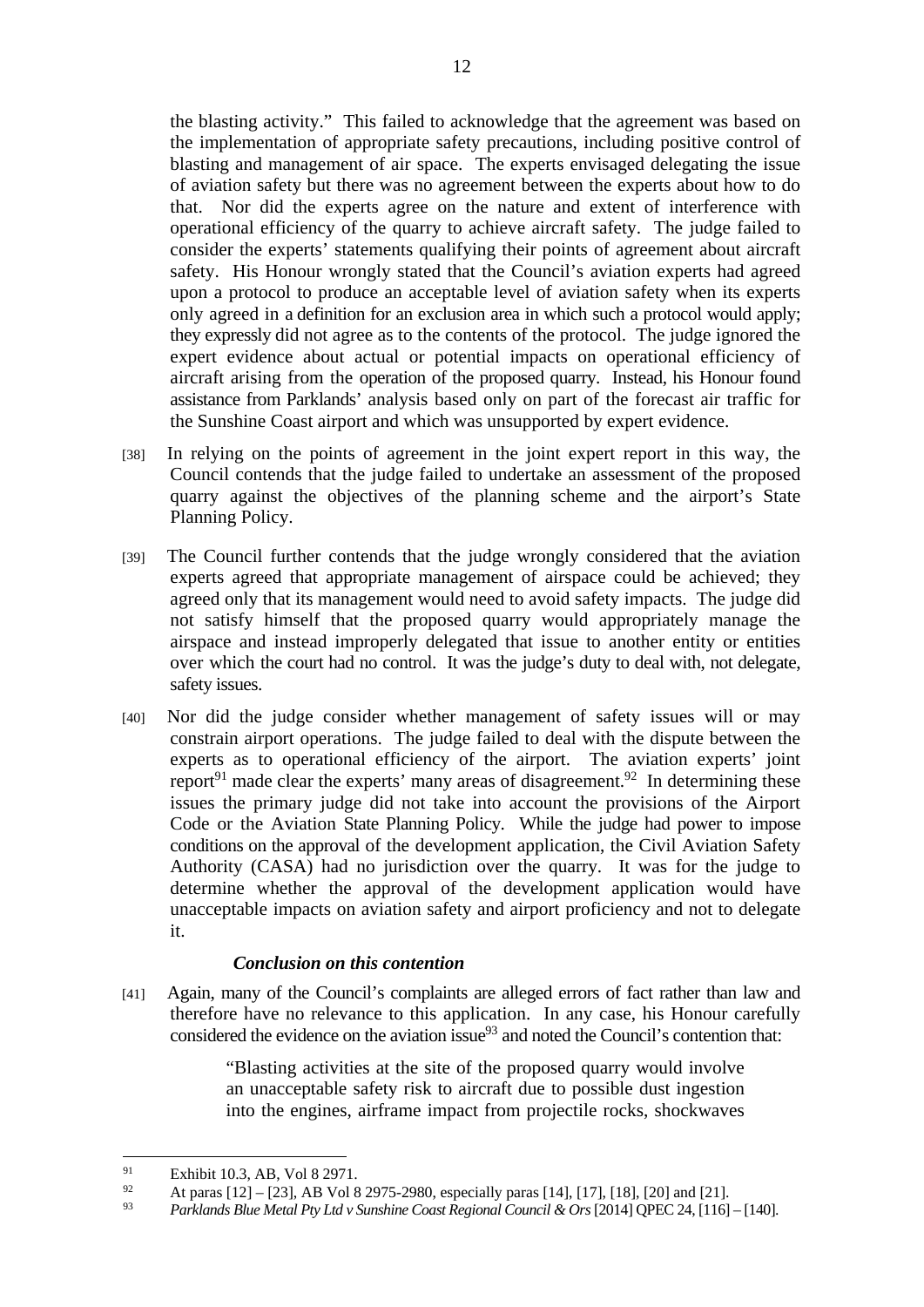from blasting, visual distraction to pilots from explosions and interference with radio and navigation instruments; accordingly

approval of the proposed quarry will have an unacceptable impact on aviation safety, or alternatively, would unacceptably compromise longstanding planning to upgrade the Sunshine Coast Airport for the benefit of all residents of the region generally."94

- [42] His Honour observed that as the proposed quarry was only 13 kilometres from the airport it was not surprising that the Aviation State Planning Policy and the Code for Development in the Vicinity of the Airport sought to ensure that the proposed quarry did not affect the safety and operational efficiency of the airport.<sup>95</sup>
- [43] The judge accepted the joint report of aviation experts which agreed that:
	- "(a) dust from blasting at the quarry will not pose an unacceptable risk to aviation safety;
	- (b) interference with radio and navigation instruments from blasting at the quarry will not pose an unacceptable risk to aviation safety;
	- (c) blasting at the quarry will not pose an unacceptable risk to aviation safety in the form of a visual distraction to pilots;
	- (d) there is potential for a projectile rock to impact on aircraft overflying the blasting site if blasting operations are unconstrained;
	- (e) an acceptable level of aviation safety could be provided if there was positive control of the blasting activity and air traffic was managed in order to separate aircraft from the blasting activity. Appropriate control and management arrangements would need to be determined through preparation of an aeronautical study;
	- (f) an area with defined vertical and horizontal limits, from which aircraft must be excluded during blasting activity at the subject site, could be established to delineate the required separation of air traffic from potential projectile rock created by the blasting activity. Aircraft should be excluded from the defined area, under normal conditions, for a period of approximately 10-15 minutes prior to blasting (when the blast area is secured) until the all clear is given, and approximately 5-10 minutes after the blast, depending upon access to the blast area, proximity of firing and extent of any dust or gases;
	- (g) conditions which may require this period of exclusion to be extended (as provided by the blasting experts in their applicable joint reports) are listed below:
		- (1) an initiation system communication problem may extend the period of exclusion prior to blasting up to about one hour;
		- (2) if a shot is fully or partially loaded, and the site is evacuated due to nearby lightning (within 15

 $94$  Above, [117].

Above, [118].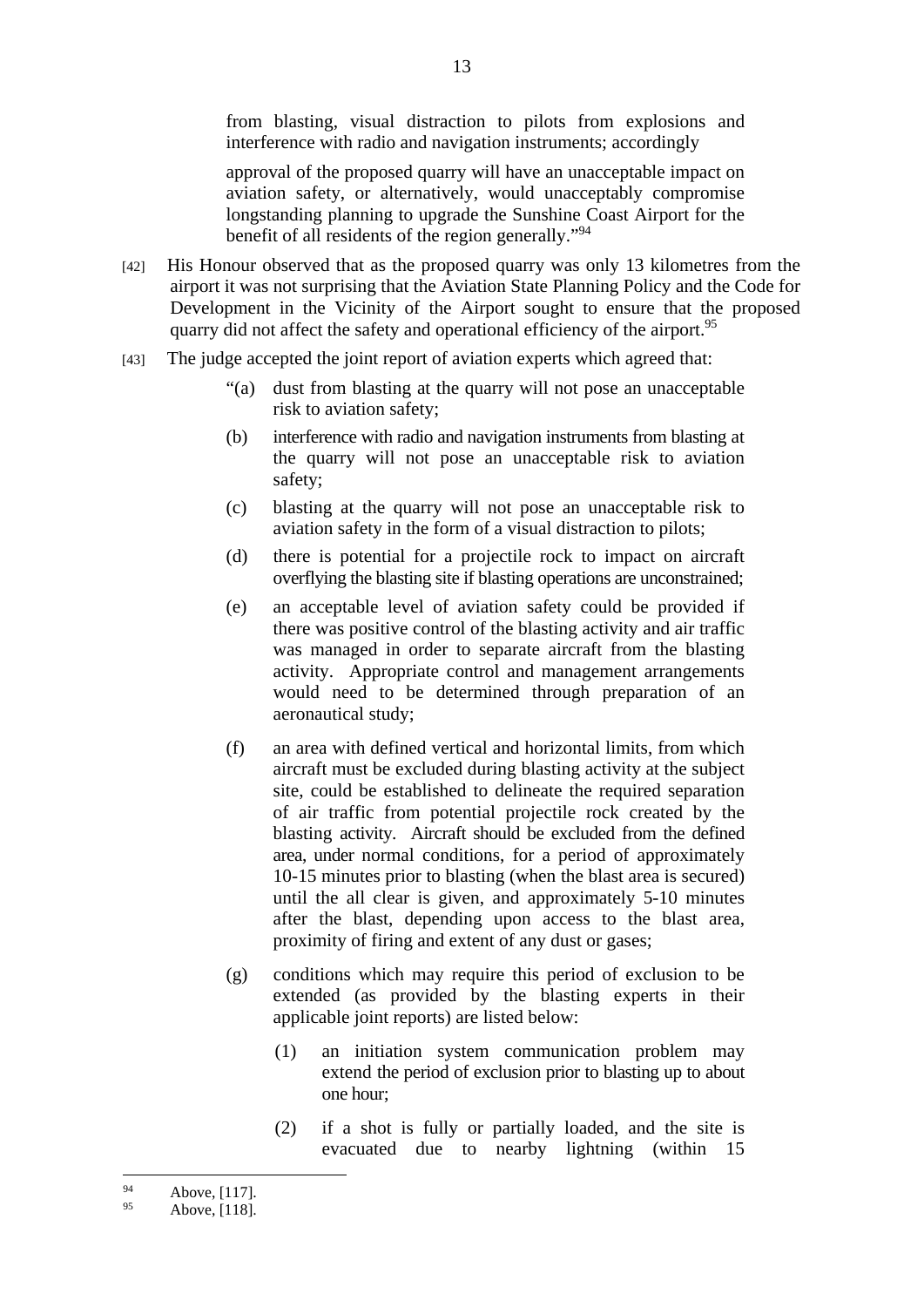kilometres), no aircraft should be allowed in the exclusion zone until the lightning threat has passed (as determined by the contractor's lightning warning system);

- (3) if a shot produces strong orange-colour fumes (nitrous oxides), no aircraft should be allowed in the exclusion zone until the orange fumes are no longer visible. Dispersion and chemical breakdown of the gasses may take up to about 15 minutes, and is an unusual (though not rare) event; and
- (4) a misfire could add a further 20-40 minutes to the clearance time."<sup>96</sup>
- [44] His Honour noted that the experts agreed that:
	- "(a) there is potential for projectile rock, dust, other emissions and/or shockwaves (overpressure front) with a vertical velocity of greater than 4.3 m/sec associated with blasting at the quarry to penetrate the obstacle limitation surfaces (operational airspace) of the proposed new runway 13/31;
	- (b) the quarry site is located inside the Sunshine Coast Airport Control Zone which extends to 8 NM from the aerodrome reference point, and all aircraft operating within the control zone or associated controlled airspace would be under positive air traffic control while the airspace is active;
	- (c) uncoordinated blasting has the potential to cause disruptions to the flow of air traffic at and within the vicinity of Sunshine Coast Airport; and
	- (d) an appropriate Air Traffic Control Agency (to be determined) must hold the final authority (subject to the conditions under which this authority would be granted and exercised) over whether blasting takes place at particular times."<sup>97</sup>
- [45] The judge added:

"At paragraph 12 of their joint report, the aviation experts advising Council provided a definition of the exclusion area as agreed to in (f) above. The aviation experts advising Parkland provided a form of management protocol which is Annexure A to the joint report of the aviation experts, which the experts for the Council did not agree is sufficient to properly define the defined vertical and horizontal limits of the exclusion zone during blasting activity as referred to in the points of agreement above. I agree with [counsel for Parklands] that it is not necessary in these proceedings for the court to resolve that disagreement. Those limits will be determined by the appropriate aviation authority (CASA) following the aeronautical study agreed by the experts and input from interested parties. Once the aeronautical

 $\overline{a}$  $^{96}$  Above, [127].

Above, [128].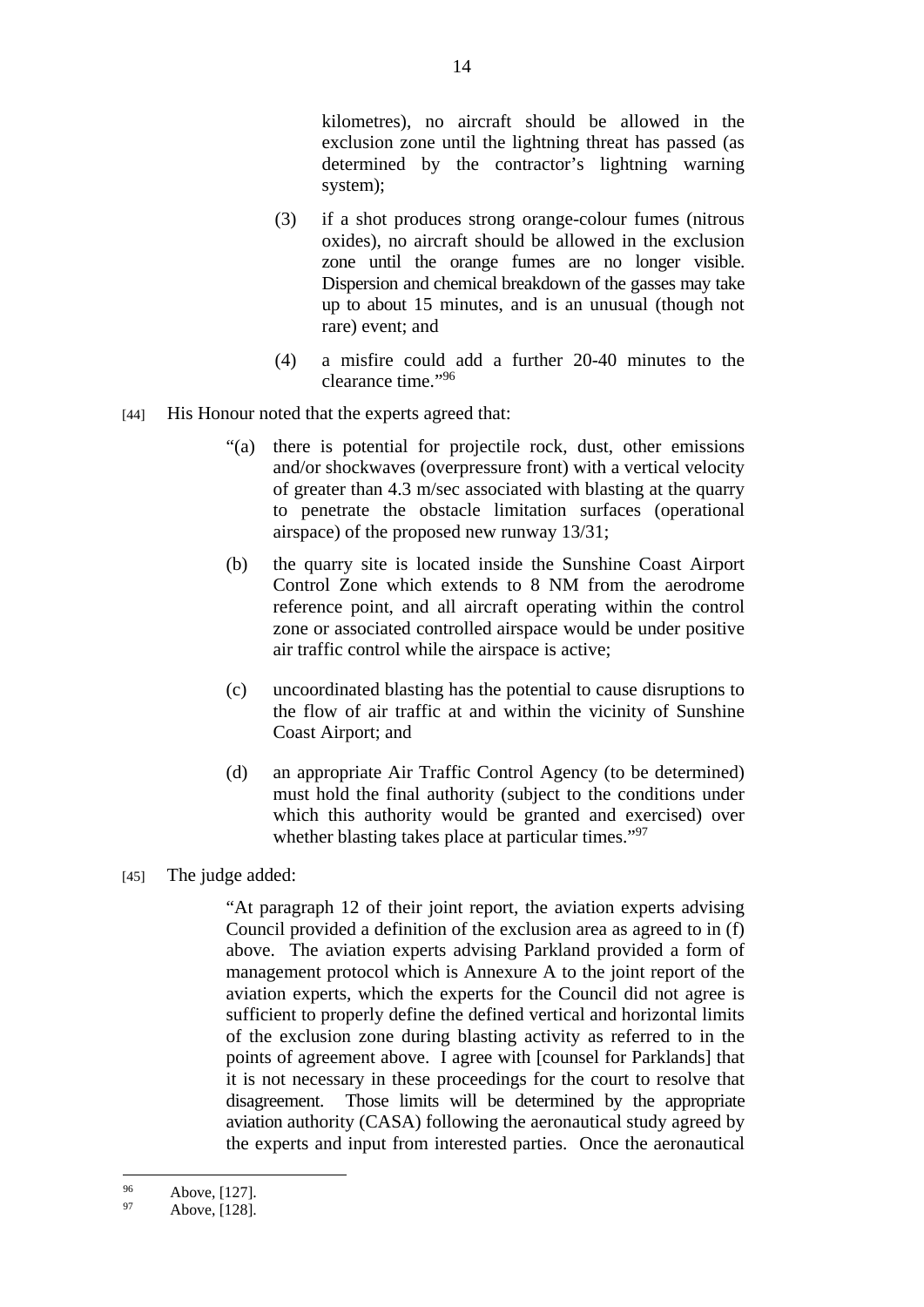study is done and the terms of the protocol (as contemplated in  $(f)$  and  $(g)$ ) above) are agreed, its terms should then be incorporated into the ABMP, and the ABMP modified accordingly."98

- [46] His Honour appreciated that there was a dispute about the limits of an exclusion zone in the airspace over the proposed quarry but was content to have those limits determined by the aviation authorities following the proposed aeronautical study. His Honour did not err in leaving the decision as to the limits of an appropriate exclusion zone around the proposed quarry to the aviation authorities, as the experts all suggested. The judge noted that blasting would only occur in accordance with a protocol to be approved by CASA, separating blasting from air traffic movements, with the Air Traffic Control Authority determining if and when blasting could occur. For that reason his Honour was satisfied that, having regard to the Aviation State Planning Policy and the relevant Code and with appropriate imposed conditions, the blasting operations could occur within acceptable safety limits.<sup>99</sup> His Honour did not err in taking that approach.
- [47] The judge also considered the airport's operational efficiency.<sup>100</sup> His Honour's acceptance of Parklands' contentions on this issue, which were not disputed by the Council, was a finding on a question of fact, not law.
- [48] The judge did not ignore the air traffic relating to general aviation. His Honour appreciated that the proposed upgraded airport would result in the current runway, which will not be affected by the proposed quarry, being used as "a secondary cross-runway mainly by general aviation aircraft."101
- [49] Contrary to the Council's contentions, his Honour's assessment of the proposed quarry was undertaken against the objectives of the Airport Code and the Aviation State Planning Policy. Although his Honour did not refer to these matters himself, the judge preferred the evidence of Parklands' aviation experts and their opinion was informed by those planning instruments.<sup>102</sup> In any case, no one contended the development application should be refused because of a conflict with the Airport Code.<sup>103</sup> The onus was on Parklands to demonstrate that the proposed quarry's impact on the operation and safety of the airport could be adequately managed. But the Council's aviation experts accepted that an aeronautical study involving Airservices Australia, Australian Transport Safety Bureau, CASA, Sunshine Coast Airport and aircraft operator representatives would be appropriate to determine blasting arrangements.<sup>104</sup>
- [50] The judge's reasons adequately dealt with the aviation issues. These contentions are not made out.

# **Parklands' failure to commit to the haul route upgrade**

#### *The Council's contentions*

<sup>98</sup> Above, [129].

 $99$  Above, [132].

<sup>100</sup> Above, [118] and [135] – [138].<br>
101 Above, [125].<br>
102 Above, [118].<br>
103 Above, [51].<br>
104 AB Vol 8, 2980, T 4-40 – T 4-41, AB Vol 1, 270-271 and T 7-31 – T7-32, AB Vol 2, 539-540.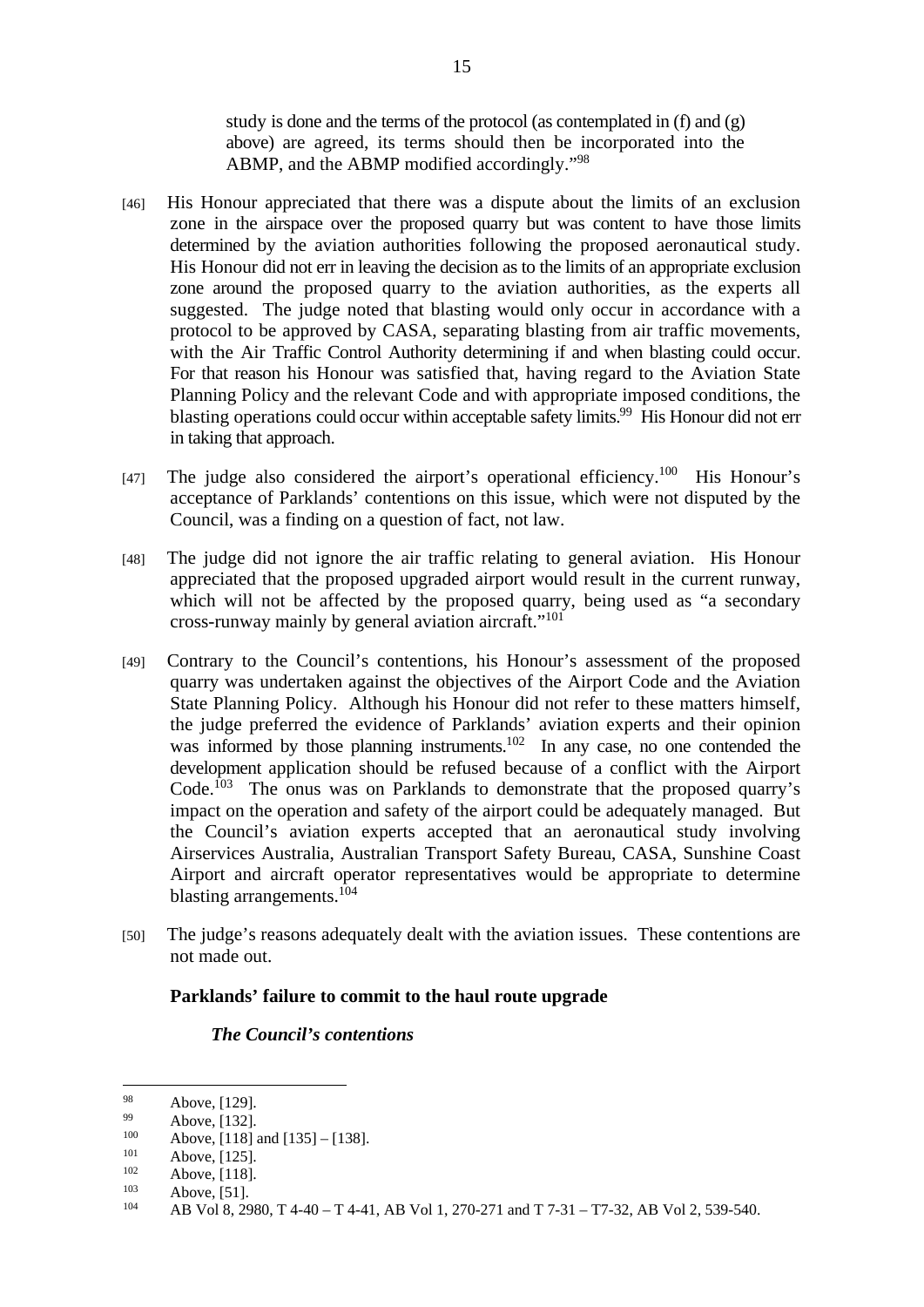[51] The Council contends that, in the absence of a commitment by Parklands to construct and maintain an upgraded haul route providing an acceptable level of safety and amenity, the application for the proposed quarry ought to have been refused. The primary judge acknowledged that the upgrade to the haul route was required but failed to reach a final conclusion as to who should be responsible. As the judge found that there was no evidence justifying a contribution from the Council to the upgrade of the haul route, his Honour should not have found the evidence was insufficient to conclude (from a traffic perspective) that the condition attached to the development permit should prevent Parklands from seeking to have discussions with Council as to payment for it.<sup>105</sup> His Honour should have found that the approval be conditional upon a requirement that Parklands undertake necessary road works and enter into a road maintenance agreement at Parklands' expense. The judge was mischievous in suggesting that, despite the lengthy hearing before him involving evidence from traffic experts, in the absence of agreement, there should be a further hearing in respect of such a condition.<sup>106</sup> As all the safety experts considered that the proposed quarry would require the upgrade of the haul route, in the absence of Parklands' commitment to construct and maintain it, the judge should have refused the development application.

# *Conclusion on this contention*

- [52] The Council's evidence in the appeal below identified problems with the haul route as a reason for its refusal of Parklands' development application.107 Parklands raised as an issue in the appeal below the question of who should bear the cost of the upgrade to the haul route.<sup>108</sup> It was common ground between the parties' traffic engineering experts that the proposed quarry could not proceed in the absence of an upgrade of the proposed haul route which included a Council controlled road.<sup>109</sup> His Honour observed that the limited evidence did not suggest any basis to require the Council to contribute to the upgrade but was inconclusive. This was a determination of fact. Accordingly, the judge determined that he should impose a condition on the development point leaving this matter to be determined at the conditions stage.<sup>110</sup> His Honour accepted that an upgrade was essential for both traffic safety and amenity impacts $111$  and found that, if the parties could not resolve the matter, a conditions hearing should take place as to its maintenance.<sup>112</sup>
- [53] A condition forms part of any development application approval<sup>113</sup> and failure to comply with it is a development offence.<sup>114</sup> The Council has not demonstrated any legal error in the primary judge leaving the resolution of these issues to the conditions stage. This contention is not made out.

#### **The assessment of blasting impacts**

# *The Council's contentions*

<sup>&</sup>lt;sup>105</sup> *Parklands Blue Metal Pty Ltd v Sunshine Coast Regional Council & Ors* [2014] QPEC 24, [114].<br>
<sup>106</sup> Above, [115].<br>
<sup>107</sup> Above, [58].<br> **AB, Vol 12, 5170.** 

<sup>109</sup> *Parklands Blue Metal Pty Ltd v Sunshine Coast Regional Council & Ors* [2014] QPEC 24, [101].<br>
110 Above, [114].<br>
<sup>111</sup> Above, [115].<br> *Sustainable Planning Act* 2009 (Qld) s 244.<br>
<sup>114</sup> Above a 580

Above, s 580.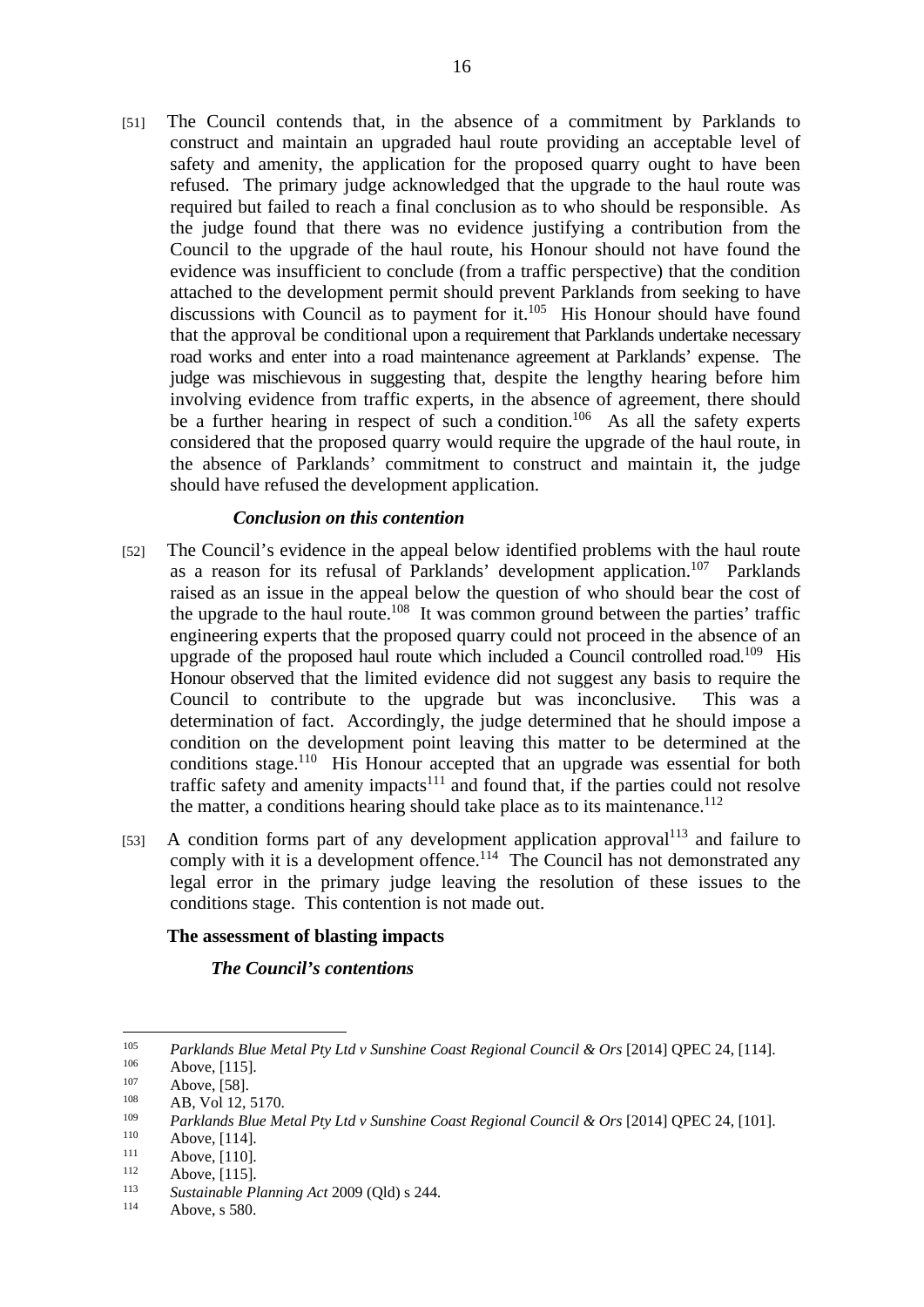- [54] The Council contends that the judge erred in assessing the blasting impacts associated with the proposed quarry and failed to provide adequate reasons. His Honour wrongly relied on the joint expert report of Drs Heilig and McKenzie<sup>115</sup> as it did not take into account other evidence from Dr McKenzie and the fact that the Ecoaccess Guidelines 2006 have nothing to do with aviation safety. The Council emphasises that Dr Heilig conceded in cross-examination that the blasting plan in Parklands' ABMP covered standard blasting once the quarry was established but did not provide for the original blasting establishing the proposed quarry.<sup>116</sup>
- [55] The Council submits that his Honour also failed to explain how the giving of 24 hours' notice to residents (or some other condition) could ensure that either or both of the two residences within 250 metres of the currently identified blasting areas would not be occupied when blasting occurred.<sup>117</sup> The judge failed to identify any evidence supporting the contention that, if necessary, the quarry could be shrunk to comply with a  $250$  metre blasting limit.<sup>118</sup>
- [56] Further, the Council contends that his Honour failed to explain how a condition of development approval could ensure that regulation of public use of an existing public road within the 250 metre blasting buffer (North Arm-Yandina Creek Road) could ensure an appropriate level of safety when blasting.<sup>119</sup> The judge wrongly considered Parklands' ABMP provisions about blasting were "strict".120 His Honour did not deal with the submitters' and Council's concerns about blasting issues and did not take into account Mr Huntley's evidence.

#### *Conclusion as to these contentions*

- [57] The Council's first contention seems to be a question of fact rather than law. But in any case, the judge was entitled to find there was no significant, relevant dispute between the evidence of Dr McKenzie and that of Dr Heilig. The parties' aviation experts agreed that aircraft should be excluded from a zone in the blasting area for approximately 10 to 15 minutes before blasting and five to 10 minutes afterwards.<sup>121</sup> They did not identify blast over-pressure as a relevant aviation safety risk.<sup>122</sup> His Honour appreciated the effect of the Ecoaccess Guidelines.<sup>123</sup> His Honour decided to impose conditions to ensure that blasting was not permitted at times when aircraft had access to the airspace above the blasting area.
- [58] The Council also contends that the ABMP failed to identify a plan for initial blasting as discussed by the Council's expert, Mr Huntley, and that, as a result, his Honour erred in law in failing to deal with issues properly raised by Council and the submitters on the blasting issue and failed to provide adequate reasons for the conclusions reached. His Honour gave detailed and sound reasons for not accepting evidence of Mr Huntley<sup>124</sup> who was not a blasting expert. The blasting experts, Dr McKenzie and Dr Heilig, both agreed that quarry blasting activities for the initial stage for the proposed pit development could be safely conducted.125 Dr Heilig explained that

<sup>115</sup> <sup>115</sup> Parklands Blue Metal Pty Ltd v Sunshine Coast Regional Council & Ors [2014] QPEC 24, [139].<br>
AB, v1, 75–76, T2-23 – T2-24.<br> *Parklands Blue Metal Pty Ltd v Sunshine Coast Regional Council & Ors* [2014] QPEC 24, [94]

Above, [98].<br>
Above, [99].<br>
Above, [127(f)].<br>
Exhibit 10-3, [10], pages 3-4, AB, V8 2973-2974.<br>
Parklands Blue Metal Pty Ltd v Sunshine Coast Regional Council & Ors [2014] QPEC 24, [139].<br>
Above, [166] – [186].<br>
Above, [9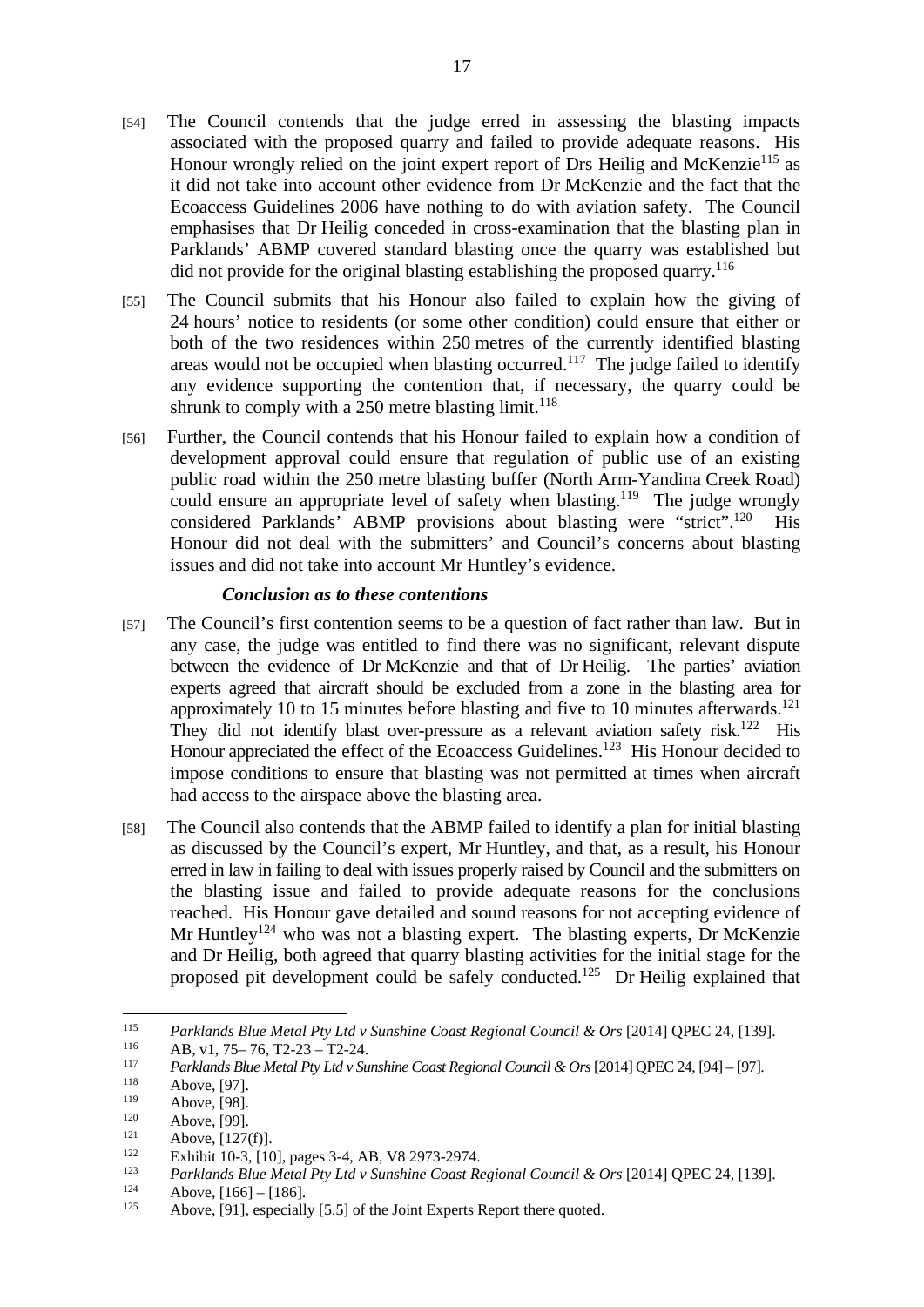the blasting to establish the proposed quarry would require constant expert review and management at that time and was not something that could be specified in detail in the ABMP beforehand. His Honour found that the risk could be managed by conditions ensuring the physical and temporal separation of aircraft and blasting.<sup>126</sup> This was not an error of law. His Honour's reasons for so concluding appropriately dealt with the issues raised by the Council and the submitters. The Council's first contention has not been made out.

- [59] As to the Council's second contention, his Honour's reasons made clear that blasting will never be permitted within 250 metres of occupied housing. The judge recognised that this may mean that blasting cannot occur in some parts of the quarry in the later stages of the quarry's life, but that will not be for many years.<sup>127</sup> The Council has not established any error of law.
- [60] As to the Council's third contention, the judge did not have to explain how a condition could regulate use of a public road to ensure safety as it is self-evident. The temporary regulation of road traffic to ensure the safety of road-users is a common occurrence on public roads. Traffic management staff would stop traffic and other road users at a safe point or points for the short time before, during and after blasting.128 These constraints would only apply to a small area of public road during stages three and four of the proposed quarry. The Council has not demonstrated any error in this contention. The Council also contends that his Honour erred in characterising the conditions in the ABMP as "strict." Whilst I am unpersuaded that this was an error of any kind, it is certainly not an error of law.
- [61] None of these contentions are made out.

#### **Assessment of need and failure to provide adequate reasons**

[62] The Council's contentions as to assessment of need and the failure to provide adequate reasons are particularly interlinked and for that reason are conveniently dealt with together.

# *The Council's contentions*

[63] The primary judge found that Parklands established that there was a future need for the proposed quarry, with some community benefit. The level of need was between modest and significant.<sup>129</sup> The Council, however, contends that his Honour's reasons failed to disclose how he reached these conclusions which were in conflict with the planning documents. The judge failed to give reasons as to why the need for the proposed quarry was sufficient to over-ride its detrimental amenity impacts and the conflict with the planning documents.<sup>130</sup> His Honour was obliged to resolve the issues canvassed before him and explain why he preferred Parklands' case over the cases of the Council and the submitters: *Flannery v Halifax Estate Agencies Ltd*. 131

# *Conclusion as to these contentions*

<sup>126</sup> Above, [140].<br>
127 Above, [97].<br> **128** See *Local Government Act* 2009 (Qld) s 69(2).

<sup>&</sup>lt;sup>129</sup> *Parklands Blue Metal Pty Ltd v Sunshine Coast Regional Council & Ors* [2014] QPEC 24, [269].<br>
<sup>130</sup> Above, [271]. [2000] 1 WLR 377, 382.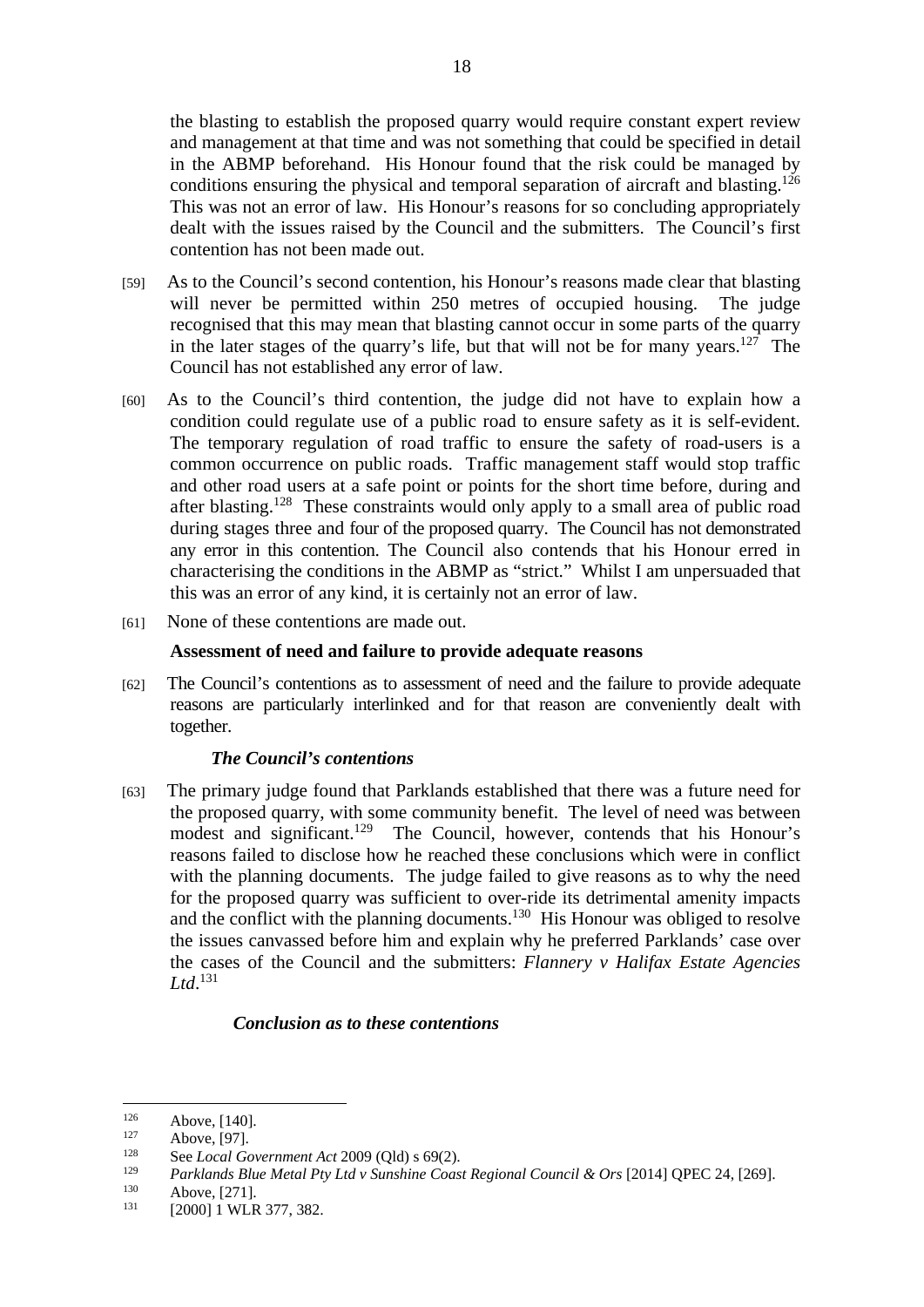- $[64]$  His Honour identified and dealt with the issue of need at some length,  $132$ recognising it as an important primary issue and identified as such in the Maroochy Plan.<sup>133</sup> Citing *Intrafield Pty Ltd v Redland Shire Council*,<sup>134</sup> his Honour stated that need is a relative concept to be given a greater or lesser weight depending on the relevant circumstances.<sup>135</sup> Need is to be decided from the community perspective.136 The experts were in dispute as to whether there was need for the proposed quarry<sup>137</sup> but both parties' experts agreed that presently there was no demand, as opposed to need, for products from a new quarry, even though the Sunshine Coast was a net importer of quarry products.<sup>138</sup> A slow, steady recovery for the property and construction sectors in the region was predicted.<sup>139</sup> Both experts forecast population growth and increasing future demand in the Shire, although at different levels.<sup>140</sup> Disagreements between the parties' experts were really matters of degree.
- [65] His Honour accepted Parklands' expert as to the substantial increased transport costs resulting from bringing rock from more distant quarries outside the region.<sup>141</sup> Transport costs typically averaged around 30 to 40 per cent of the delivered cost of quarry products; products transported 70 kilometres or more effectively double in price.142 His Honour considered the experts' competing contentions as to the relevance of a number of existing quarries within a 40 kilometre radius of the proposed quarry,143 and noted that increased competition may put downward pressure on prices.<sup>144</sup> Another dispute between the experts was whether the future demand could be met by existing quarries increasing their production.<sup>145</sup> His Honour accepted Parklands' expert evidence that it was unclear on the evidence in the appeal whether existing quarries had the ability to increase production to this level.<sup>146</sup> There could be commercial constraints on increasing production, such as insufficient infrastructure and/or remaining reserves. It was therefore more realistic to gauge production potential of existing quarries based on their actual production rather than on designated production limits.<sup>147</sup>
- [66] In the joint economic report the parties' expert economists agreed that with the closure of two other regional quarries (the Toolborough Road Boral quarry and the Parklands quarry at Nambour) within the next two years, existing quarries in the region could meet only low demand between 2016 and 2019. After 2019 demand (whether low or high), will exceed maximum total production in the region. By 2023 annual demand will exceed maximum annual production by between 300,000 and 1.6 million tonnes.

 $\overline{a}$ <sup>132</sup> Parklands Blue Metal Pty Ltd v Sunshine Coast Regional Council & Ors [2014] QPEC 24, [241] - [269].<br>
Above, [241].<br>
(2001) 116 LGERA 350, [20].<br> *Parklands Blue Metal Pty Ltd v Sunshine Coast Regional Council & Ors* 

<sup>139</sup> Above, [254].<br>
140 Above, [255].<br>
141 Above, [256].<br>
142 Above, [256].<br>
143 Above, [258].<br>
144 Above, [259].<br>
145 Above, [261].<br>
146 Above, [262].<br>
147 Above, [263].